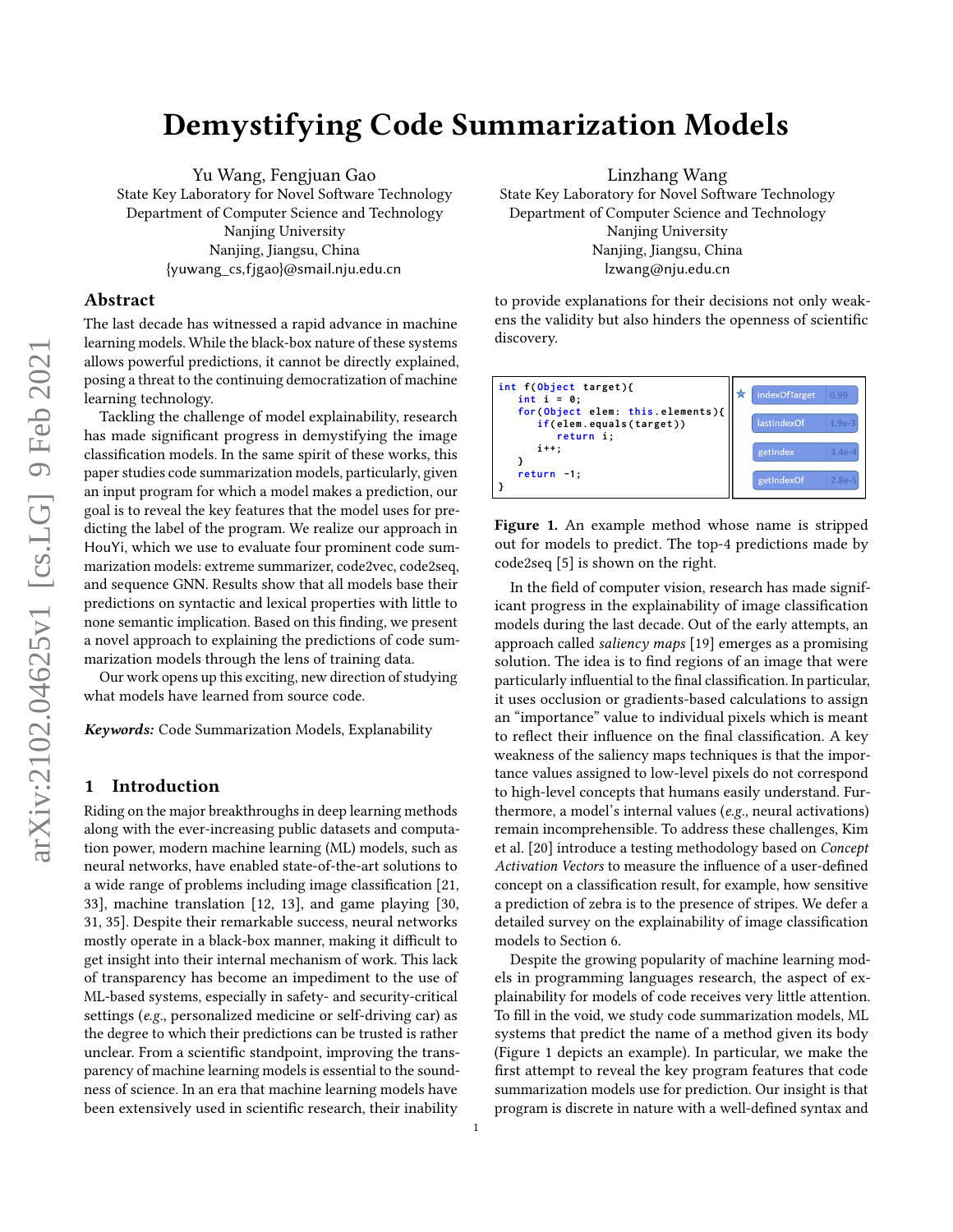semantics. Syntactically, programs are written in a way that satisfies the production rules defined in a context-free grammar. Semantically, program functions in a way that satisfies the inference rules defined in the small-step semantics [\[25\]](#page-12-8). Therefore, we envision that the features that models learned from training programs can be expressed with their syntactic and semantic properties. However, we face an important challenge: how to efficiently search the properties that constitute the critical features (hereinafter denoted as feature properties) that are mostly responsible for models' prediction.

Our solution is based on a rather unexpected observation we made about the behavior of many prominent models of code. According to the findings of Wang and Christodorescu [\[36\]](#page-13-2) – few small code edits, albeit preserving the property of interest for input programs, frequently cause models to alter their predictions — we hypothesize that models heavily utilize the local program features for predictions. To confirm our hypothesis, we conduct a preliminary study in which we test how models respond to new programs obtained via systematic reduction of the input programs. Quite surprisingly, we find that almost always an input program can be reduced to very few statements (*i.e.*,  $\leq$  2) for which models make the same prediction as they do for the original program. This observation confirms that a small code fragment already contains the key features that models need to correctly predict the label of programs. Therefore, the space for searching the feature properties is orders of magnitude smaller than one would have anticipated. Furthermore, we find that the semantics denoted by such code fragments is exceedingly noisy, showing almost no correlation to the labels that models predict; on the contrary, their syntax turns out to be far more consistent: code fragments for which models predict the same label often share common syntactic structures. This finding suggests that models predominately based their predictions on syntactic properties. In other words, the search space for the feature properties is further restricted to the syntax of these code fragments.

At the technical level, we present "Reduce and Mutate", a coarse-to-fine method for revealing the key features that code summarization models use to predict the label of the inputs. Given a program  $P$  for which a model  $M$  predicts a label  $L$ . First, we find a global minimal program  $P$  for  $P$ by removing the statements in  $P$  that barely contribute to M's prediction (coarse-grained search). Our rationale is to identify the code fragment we observed that already covers the feature properties models heavily attend do. Second, we mutate the expressions in  $\tilde{P}$ 's statements to pinpoint the program properties that are primarily responsible for  $M$ 's prediction (fine-grained search). We declare such properties the key features  $M$  uses to predict  $L$  for  $P$ .

We develop a tool, HouYi, as an implementation of the method "Reduce and Mutate", which we use to evaluate four code summarization models: extreme summarizer [\[4\]](#page-12-9),

code2vec [\[6\]](#page-12-10), code2seq [\[5\]](#page-12-5), and sequence GNN [\[17\]](#page-12-11). We study code summarization models due to the tremendous impact they made to the programming language field. All research works above not only have gathered a large number of citations since their publication, but also display significant potential for practical applications in software engineering (e.g., API discovery and automatic code review). Results show the key features that all evaluated models use for predicting all programs in Java-small, Java-med, and Java-large [\[5\]](#page-12-5) are surprisingly simple as they rarely exceed 20 tokens, many times down to the name of a single variable. This finding strongly indicates that code summarization models almost exclusively use local, syntactic structures, or even lexical appearances to predict the name of a method.

As an example use of the revealed features, we present a novel approach to explaining the predictions of code summarization models. At the high-level, our approach answers a more fundamental question: which programs in the training set are most responsible for a model prediction? Ultimately, the weights of a model are derived from the training data. Hence our approach identifies the root cause for a prediction rather than interpret the internal states of a model after its weights have been learned. At the technical level, given an unseen program  $P$  for which a model  $M$  predicts a label  $L$ , we rank  $M$ 's training programs with the label  $L$  based on their distance to  $P$ , measured using their respective feature properties, and then present the top- $k$  closest programs as the explanations for the prediction  $M$  made for  $P$ .

This paper makes the following contributions:

- A general, formal definition of the key features that machine learning models use to predict the properties of input programs.
- A method for revealing the key features that code summarization models use to predict method names.
- An implementation, HouYi, which we use to evaluate four prominent code summarization models: extreme summarizer, code2vec, code2seq, and sequence GNN. Results show that all evaluated models heavily utilize local, syntactic, or even lexical program features for predicting the name of a method.
- An approach to explaining predictions of code summarization models through the lens of training data.

The rest of the paper is structured as follows. Section [2](#page-1-0) gives a formal problem definition. Section [3](#page-2-0) shows an example to illustrate the our approach. Section [4](#page-4-0) details our methodology. Next, we present our evaluation of HouYi, the implementation of our approach. Finally, we survey related work (Section [6\)](#page-11-0) and conclude (Section [7\)](#page-11-1).

## <span id="page-1-0"></span>2 Problem Formulation

We consider a machine learning model  $M$  as a program (with semantics  $\llbracket M \rrbracket$ ) which executes on an input (e.g., an image, a document, a piece of code, etc.) and returns a prediction as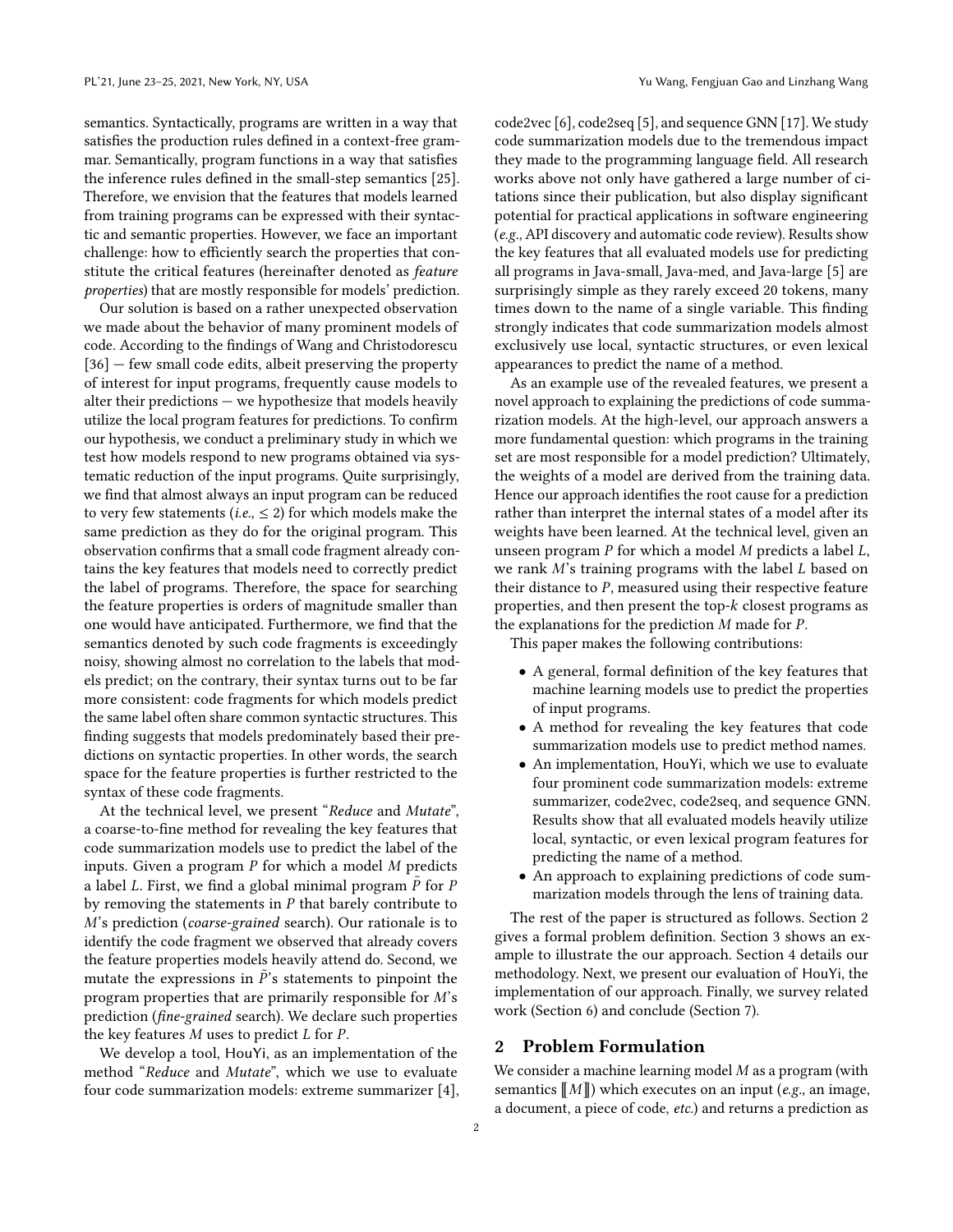output. Suppose  $M$  predicts the label of an input  $P$  to be  $L$ (*i.e.*,  $\llbracket M \rrbracket (\bar{P}) = L$ ), our goal is to identify the key features M uses for this prediction. Below, we give a formal definition of the key features. In principle, our definition applies to any machine learning model that takes programs as inputs and makes predictions about their properties.

<span id="page-2-1"></span>**Definition 2.1.** (Key Features) The key feature  $M$  uses for predicting the label of P is another program  $\tilde{P}$  such that (1)  $\tilde{P}$  is a constituent of P: the terminal nodes of  $\tilde{P}'$ 's abstract syntax tree (AST) are a subset of those of  $P$ 's AST assuming the terminal nodes of  $P$ 's AST are identified by their positions in the tree to avoid duplicates in the set; (2)  $\tilde{P}$  is sufficient: M makes the same prediction for  $\tilde{P}$  as it does for P (i.e.,  $\llbracket M \rrbracket (P) = \llbracket M \rrbracket (\tilde{P}) = L$ ); (3)  $\tilde{P}$  is necessary: M makes a different prediction for  $P \setminus \tilde{P}$  than it does for  $P$  (*i.e.*,  $\llbracket M \rrbracket (P \setminus P)$  $\tilde{P}$ )  $\neq$  [M][ $(P)$ ) where  $P \setminus \tilde{P}$  denotes removing (parts of)  $\tilde{P}$ 's AST from P's AST followed by converting the resultant AST back to a program in source format; and finally (4)  $\tilde{P}$  is *minimal*: there does not exist a program  $\tilde{P}'$  such that  $\tilde{P}'$  satisfies the above three requirements, and the terminal nodes of  $\tilde{P}$ ''AST are a *proper* subset of those of  $\tilde{P}$ 's AST.

Here we discuss the intuition behind Definition [2.1.](#page-2-1) First, the constituent requirement captures an obvious intuition, that is, the key features must be part of an input method. Second, the sufficient requirement makes certain that the key features must singlehandedly lead models to the same predictions as before without the rest of the input. However, preserving models' original predictions is only one side of the equation because other elements outside of the key features in the input may achieve the same effect, thus left the key features expendable. To emphasize the necessity of the key features, we impose the necessary requirement: the removal of the key features from the input program, which we call the subtraction operation, must lead models to different predictions than they made for the original input. Considering the specific settings of code summarization task, later, we give a formal definition of the subtraction operation (cf. Definition [4.1](#page-6-0) and [4.2\)](#page-7-0). Finally, the minimal requirement ensures the minimality of the key features, in other words, they do not contain redundant elements.

Now we present two special cases regarding the key features  $\tilde{P}$  for a method P. First,  $\tilde{P}$  happens to violate the syntactic grammar of the language P is written in (e.g.,  $\tilde{P}$  is a Java method with a stand-alone binary expression var+1 in the body), thus parsers will fail to reduce  $P$  into the data format that models consume. Consequently, the result of  $\llbracket M \rrbracket(\tilde{P})$  is unknown, and the *sufficient* requirement will never be satisfied. To resolve this issue, we construct a set of valid programs  $\overline{P}$  as proxies of  $\overline{P}$  (e.g., adding missing parts to var+1 to form valid statements like oov = var+1; or oov(var+1); where oov stands for out-of-vocabulary words i.e., those that models have not seen during training,

<span id="page-2-2"></span>**void handleMessage ( android . os . Message message ) { switch ( message . what ) { case me . relex . camerafilter . camera . CameraController . RESET\_TOUCH\_FOCUS : { if (( mCamera == null ) || mAutoFocusLocked ) return ; mHandler . removeMessages ( me . relex . camerafilter . camera . CameraController . RESET\_TOUCH\_FOCUS ); try { if ( mIsSupportAutoFocusContinuousPicture ) { android . hardware . Camera . Parameters cp = getCameraParameters (); if ( cp != null ) { cp . setFocusMode ( Camera . Parameters . FOCUS\_MODE\_CONTINUOUS\_PICTURE ); mCamera . setParameters ( cp ); }} mCamera . cancelAutoFocus (); } catch ( Exception e ) { e . printStackTrace (); } break ; }}}**

Figure 2. An input method named handleMessage.

thus exerting a minimal influence on them). Our rationale is if all programs in  $\overline{P}$  satisfy the *sufficient* requirement (*i.e.*,  $\forall \bar{P} \in \bar{\mathcal{P}} \; [\![M]\!](\bar{P}) = [\![M]\!](P) = L$ ), then  $\tilde{P}$ , the common denominator, also satisfies the sufficient requirement indirectly.

Similarly, the operation  $P \setminus \overline{P}$  associated with the *necessary* requirement may result in syntactically invalid ASTs. For example, removing an identifier var $_1$  from an assignment statement var<sub>1</sub> = var<sub>2</sub>++; leads to a invalid AST. As a simple fix, we don't remove but replace the AST of var<sub>1</sub> with a new node assigned with out-of-vocabulary words ( $e.g.,$  oov =  $var_2++$ ;). Therefore, not only the resultant AST becomes valid, also it does not incorporate additional information which may have an influence on model predictions.

## <span id="page-2-0"></span>3 Overview

In this section, we present an overview of our approach to revealing the key features that code summarization models use for prediction.

#### 3.1 An Illustrative Example

First, we introduce a code summarization model and an input method as our running example for illustrating the key idea and high-level steps of our approach.

Model. We use code2seq [\[5\]](#page-12-5), arguably the state-of-the-art code summarization model. Specifically, using Java-small, Java-med, and Java-large, three highly-regarded and widelyused public datasets, Alon et al. [\[6\]](#page-12-10) and Rabin et al. [\[27\]](#page-12-12) together show that code2seq is the most accurate model on Java-med and Java-large, and second only to sequence GNN [\[17\]](#page-12-11) on Java-small, the smallest among the three datasets. At a high level, code2seq adopts a generative approach to predicting method names. It employs a standard encoderdecoder architecture [\[11,](#page-12-13) [14\]](#page-12-14) in which the encoder first learns the vectorial representation of an input method through its AST paths, and decoder uses attention [\[8\]](#page-12-15) to select relevant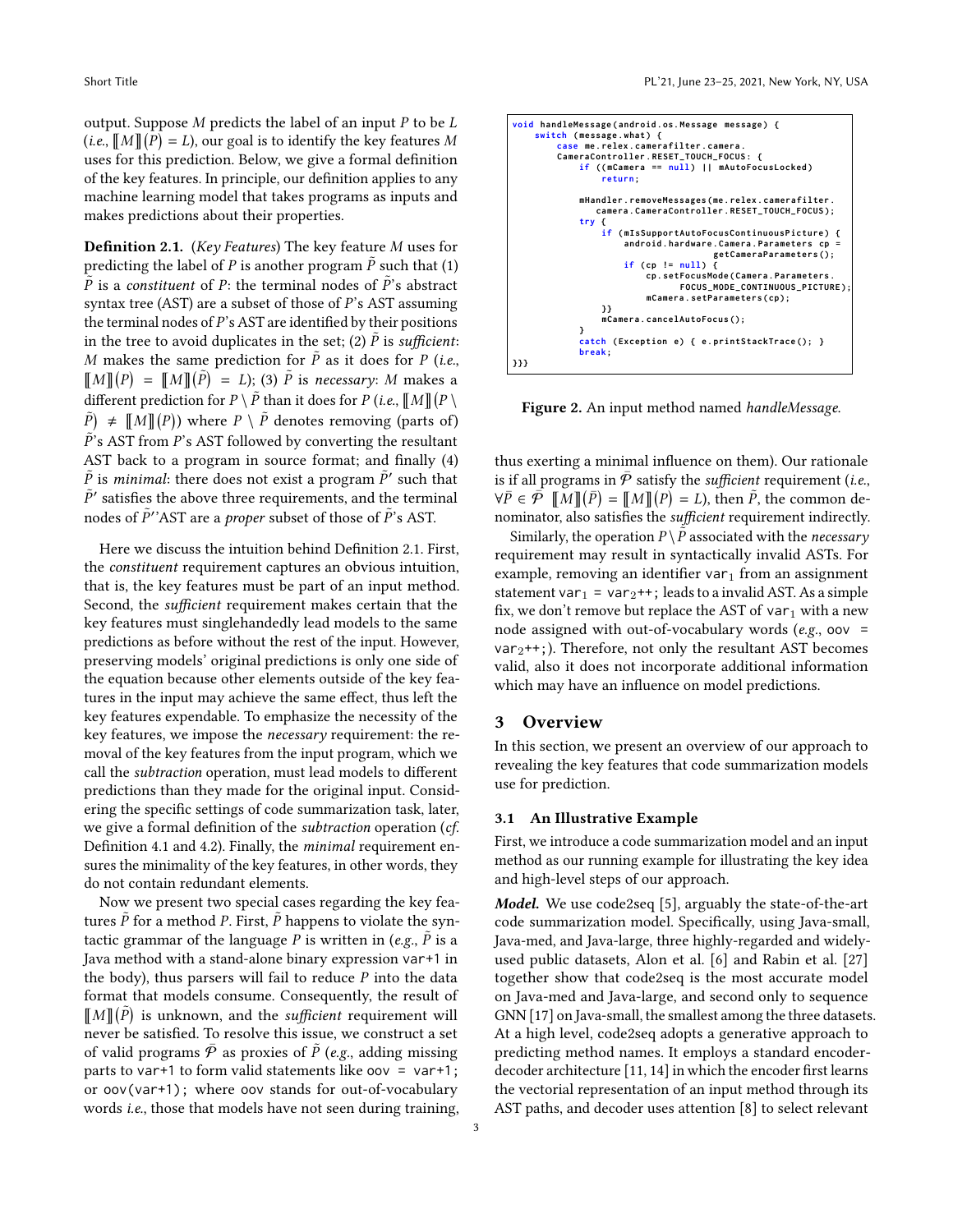paths for predicting sub-tokens of the method's name (e.g., index, of, target predicted by code2seq in Figure [1\)](#page-0-0).

<span id="page-3-0"></span>





(b) Prediction for the transformed method.

Figure 3. A simple, natural, semantically-preserving transformation causes code2vec to change its prediction. Note that the probability of the top-1 prediction is even higher on the transformed method.

Input Method. Figure [2](#page-2-2) depicts a Java method from the test set of Java-large. code2seq correctly predicts the name of this method to be handleMessage. The indicator is mostly the switch statement which takes in a field of the input parameter message as the condition, and defines a handling routine under the only case. For the sake of usability, all code summarization models studied in this paper do not require input programs to compile so long as they satisfy the syntactic grammar of the language they are written in. Also, all models only take individual methods as inputs. When another method is invoked in the body of the input method, no inter-procedure analysis is performed, neither is inlining. Hereinafter, when referring to the inputs of code2seq, we use programs and methods interchangeably.

#### 3.2 Overview of "Reduce and Mutate"

We now give an overview of our approach which consists of the two major steps: Reduce and Mutate.

3.2.1 Reduce. While deep neural networks have been gaining increasing levels of interest in programming languages research, Wang and Christodorescu [\[36\]](#page-13-2) cautioned that models of source code are notably unstable with their predictions. Simple, natural, and semantically-preserving transformations frequently cause models to alter their predictions. Here we use an example presented in Wang and Christodorescu [\[36\]](#page-13-2) to demonstrate this phenomenon. Figure [3a](#page-3-0) depicts the

<span id="page-3-2"></span>

(a) The minimal program for the method in Figure [2.](#page-2-2)

| oovy ResetCamera() {{<br>if ((mCamera == null)    mAutoFocusLocked)<br>return.                                                                                                                                   |
|------------------------------------------------------------------------------------------------------------------------------------------------------------------------------------------------------------------|
| mHandler.removeMessages(me.relex.camerafilter.<br>camera.CameraController.RESET_TOUCH_FOCUS);<br>try {                                                                                                           |
| if (mIsSupportAutoFocusContinuousPicture) {<br>android.hardware.Camera.Parameters cp =<br>getCameraParameters();<br>if (cp != $null)$ {<br>cp.setFocusMode(Camera.Parameters.<br>FOCUS_MODE_CONTINUOUS_PICTURE); |
| mCamera.setParameters(cp);<br>}}<br>mCamera.cancelAutoFocus();<br>٦.<br>catch (Exception e) { e.printStackTrace(); }<br>break;                                                                                   |

(b) Removing the minimal program from the original method.

#### Figure 4. Discovering key statements of the input method.

original method which is correctly predicted by code2vec to be factorial; Figure [3b](#page-3-0) depicts the transformed method, albeit semantically equivalent, is totally mishandled. None of the top-5 predictions even remotely resemble the ground truth considering that all we changed is the order of the operands in a multiplication expression.<sup>[1](#page-3-1)</sup>

Their finding suggests that models don't evenly distribute their attention across the entire structure of the method, instead, they focus on a small window of code. A natural question arises: how to find the window which models predominately base their predictions on, or formally, meeting the sufficient and necessary requirement in Definition [2.1.](#page-2-1) Additionally, considering the precision of the search, we aim to find the smallest window out of the given method. To solve this problem, it seems necessary to exhaust all subsets of the statements in the method. In theory, this approach yields an exponential time algorithm, which may not scale to methods of a large number of statements. In practice, by utilizing our prior observation, we enable this approach to quickly find the global minimal window that satisfies both the *sufficient* and *necessary* requirement (cf. Algorithm [1\)](#page-5-0).

As depicted in Figure [4a,](#page-3-2) the discovered code fragment satisfies the sufficient requirement by leading code2seq to the same prediction, handleMessage, it made for the original method. Regarding the necessary requirement, Figure [4b](#page-3-2) shows the resultant method after we remove the body, input parameter and return type of the minimal program in

<span id="page-3-1"></span> $1$ Other models  $-$  extreme summarizer [\[4\]](#page-12-9), code2seq [\[5\]](#page-12-5), and sequence GNN [\[17\]](#page-12-11) — do not even give the correct predictions for the method in Figure [3a.](#page-3-0) Besides, they also change their predictions due to the transformation.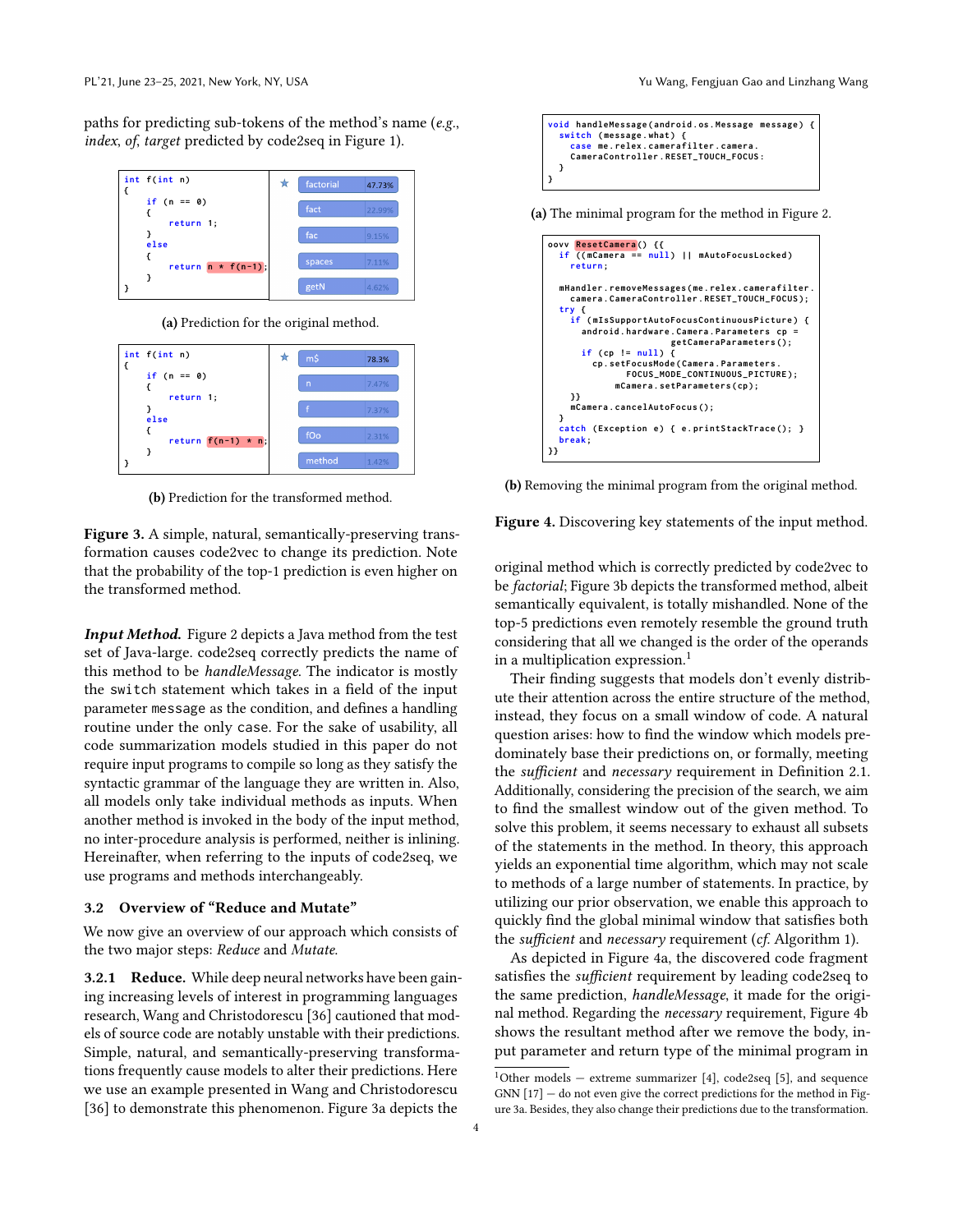<span id="page-4-1"></span>

(a) Key features. (b) Removing key features from the method.



Figure [4a](#page-3-2) from the original method in Figure [2.](#page-2-2) Recall our explanation in Section [2,](#page-1-0) we use oovv, an out-of-vocabulary return type, to help construct a valid AST without providing additional information to code2seq. We omit the explanation for the same operations occurred later in the paper. Given Figure [4b](#page-3-2) as a new input, code2seq indeed predicts a different label (i.e., resetCamera as highlighted in the shadow box) from handleMessage. Since the minimality requirement is the only one left to be satisfied, we conclude that the program in Figure [4a](#page-3-2) is at least a superset of the key features that code2seq uses for predicting the label handleMessage.

Regarding the legitimacy of the discovered code fragment, in fact, they match our expectations for being the key features of the input method, especially the parameter message and switch-case predicate in the body. Interestingly, code2seq also abstracts away the code inside the switch statement as it perceives the details of the handling routine to be unrelated to the high-level summary of the method. This is a reasonable choice to make which could have helped code2seq with its prediction.

**3.2.2** Mutate. The features discovered in the Reduce step lie at the level of statements (i.e. coarse-grained), thus they are likely to contain redundant elements that barely contribute to models' predictions. To pinpoint the fine-grained features models exclusively attend to, we mutate the program discovered in the Reduce step in an attempt to identify the minimal fragment that keeps the sufficient and necessary requirement satisfied.

Similar to the Reduce step, the key idea of the Mutate step is to remove the part of the discovered program that does not influence the model predictions. Formally, the resulting program after the removal still meets the sufficient and necessary

5

requirement. However, a significant difference between the two steps is Mutate does not adopt solely a program reduction approach for identifying the fine-grained features. As an example, when looking for the key features in a method invocation foo.bar(), we first mutate the expression into foo.oovb() before reducing it to foo() given that models may use the field access expression on the object foo (without the name of the field) as the key feature. Apparently, features of this kind that are not explicitly presented by the discovered program will not be identified by a sole reduction approach. Therefore, we mix the modification and deletion operation in the Mutate step to pinpoint both the explicit and implicit fine-grained features.

Figure [5a](#page-4-1) depicts the result of the Mutate step. It turns out that the return type void, the parameter message (without its type), and the identifier what is all it takes for code2seq to correctly predict the name of the input method. In particular, when void and message are kept as they are, any of the six statements listed in the body would lead code2seq to predict the label handleMessage. On the other hand, removing them from the input method leads code2seq to predict setCameraFocus (Figure [5b\)](#page-4-1). After confirming the return type void, the parameter message and the identifier what are the minimal features that satisfy the sufficient and necessary requirement, we declare them to be the key features code2seq uses for predicting the label of the input. At this point, it is clear that the key features are made of syntactic and lexical properties that do not resemble the semantic of the input method.

To further demonstrate the degree to which code2seq relies on the parameter message and the identifier what for predicting the label handleMessage, we craft another method (Figure [6b\)](#page-5-1) that we give code2seq to predict. Specifically, we insert a sort routine, for which code2seq correctly predicted as depicted in Figure [6a,](#page-5-1) into the body of the method in Figure [5a](#page-4-1) where we choose what++ as the expression of the key feature what. Quite surprisingly, code2seq still predicts the label handleMessage despite the presence of an entire sort routine. This finding suggests that code2seq may even exercise rote memorization to infer the name of input methods.

## <span id="page-4-0"></span>4 The Reduce and Mutate Method

In this section, we give a detailed presentation of our approach to revealing the key features code summarization models use for prediction. We also present an example use of the revealed key features.

### 4.1 Reduce

The goal of this step is to identify the region within an input method that covers the key features. A brute-force approach is to exhaust all subsets of the statements in the method. This yields an exponential time algorithm which would incur  $2^n - 2$  (*n* is the number of statements in the method, and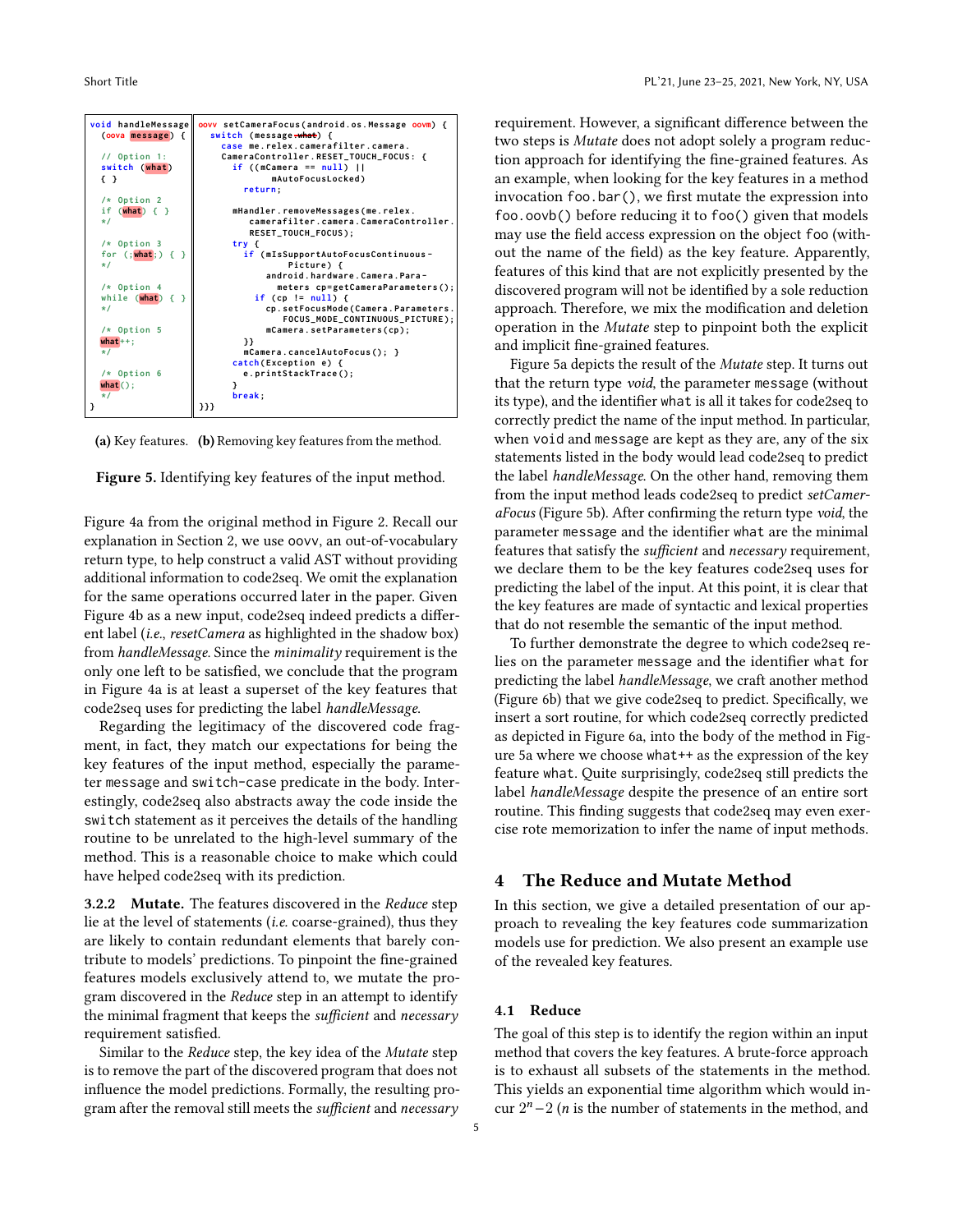```
void sort (int [] array ) {
       boolean swapped = true ;
    for (int i = 0; i < array.length 8&amp; swapped; i++)swapped = false ;
         for (int j = 0; j < array.length - 1 - i; j++)if ( array [ j ] > array [ j + 1]) {
                  int temp = array [ j ];
                  array [ j ] = array [ j + 1];
                   array [ j + 1] = temp ;
swapped = true ;
}}}}
```
(a) A bubble sort routine.

```
public void handleMessage ( oova message ) {
       what ++;
        // insert a sort routine below
       boolean swapped = true ;
for (int i = 0; i < array . length && swapped ; i ++) {
              swapped = false ;
              \frac{1}{\pi} \int_0^{\pi} \frac{1}{\pi} \, dx = 0; \int_0^{\pi} \frac{1}{\pi} \, dx = 1 - i; \int_0^{\pi} \frac{1}{\pi} \, dx = 1 - iif ( array [ j ] > array [ j + 1]) {
int temp = array [ j ];
                          array [ j ] = array [ j + 1];
                            array [ j + 1] = temp ;
swapped = true ;
}}}}
```
(b) Putting the body of the bubble sort into the method in Figure [4a.](#page-3-2)

Figure 6. A surprising prediction that code2seq makes.

we don't need to consider the empty subset or the method itself, hence "−2") trials in the worst case. In principle, such an algorithm is unlikely to scale to methods of a large number of statements, however, based on our prior observation that few statements in a method already cover the key features, the algorithm would quickly find the global minimal region as long as it traverses the regions in the ascending order of the size. Algorithm [1](#page-5-0) provides the details. The for loop at line [4](#page-5-2) gradually increases the size of the subsets which will be created by the function named SelectionUtil based on a recursive procedure. Then SelectionUtil invokes Verify, another function that checks the validity of each created subset against the *sufficient* and *necessary* requirement. Below, we present the technical details about two functions: Flatten (line [3\)](#page-5-3) and Verify (line [19\)](#page-5-4).

The goal of the Flatten function is to reduce an input method into a set of statements. Specifically, for a non-control statement such as declaration, assignment, or method calls, Flatten directly adds them to the set; for a control statement such as if statement or while loop, Flatten first adds the predicate of the control statement (e.g., if (condition)) and the associated block if present (e.g., while (condition){ }) as a separate statement to the set; and then adds the noncontrol statements in their body. If their body happens to contain other control flow statements, we recursively apply the same operation until we completely flatten the nested control structure. Note that we bind certain code structures as a single statement to ensure the syntactic validity of the added statements. For example, case or default labels will be automatically added with the switch predicate whenever

<span id="page-5-3"></span><span id="page-5-2"></span>

|                         | Algorithm 1: Find the minimal region in a method.                        |  |  |  |  |  |  |  |  |  |
|-------------------------|--------------------------------------------------------------------------|--|--|--|--|--|--|--|--|--|
|                         | input : method, model                                                    |  |  |  |  |  |  |  |  |  |
|                         | output: region                                                           |  |  |  |  |  |  |  |  |  |
| 1                       | procedure FindMinimalRegion(method, model)                               |  |  |  |  |  |  |  |  |  |
| $\overline{2}$          | begin                                                                    |  |  |  |  |  |  |  |  |  |
| 3                       | statements $\leftarrow$ Flatten(method)                                  |  |  |  |  |  |  |  |  |  |
|                         | /* traversing the subsets of statements                                  |  |  |  |  |  |  |  |  |  |
|                         | in the ascending of the cardinality;                                     |  |  |  |  |  |  |  |  |  |
|                         | '-1' excludes the entire set.<br>*/                                      |  |  |  |  |  |  |  |  |  |
| $\overline{\mathbf{4}}$ | for $k \leftarrow 1$ to statements size-1 do                             |  |  |  |  |  |  |  |  |  |
| 5                       | region $\leftarrow$ SelectionUtil(statements, 0, 0, k,                   |  |  |  |  |  |  |  |  |  |
|                         | Ø, method, model)                                                        |  |  |  |  |  |  |  |  |  |
| 6                       | <b>if</b> region $\neq \emptyset$ then                                   |  |  |  |  |  |  |  |  |  |
| 7                       | return region                                                            |  |  |  |  |  |  |  |  |  |
|                         |                                                                          |  |  |  |  |  |  |  |  |  |
|                         |                                                                          |  |  |  |  |  |  |  |  |  |
|                         | 8 function SelectionUtil(statements, index, depth,                       |  |  |  |  |  |  |  |  |  |
|                         | max_depth, region, method, model)                                        |  |  |  |  |  |  |  |  |  |
| 9                       | begin                                                                    |  |  |  |  |  |  |  |  |  |
| 10                      | if depth $<$ max depth then                                              |  |  |  |  |  |  |  |  |  |
| 11                      | for $i \leftarrow$ index to statements.size do                           |  |  |  |  |  |  |  |  |  |
| 12                      | region.Add(statements[i])                                                |  |  |  |  |  |  |  |  |  |
| 13                      | SelectionUtil(statements, index++,                                       |  |  |  |  |  |  |  |  |  |
|                         | depth++, max_depth, region,                                              |  |  |  |  |  |  |  |  |  |
|                         | method, model)                                                           |  |  |  |  |  |  |  |  |  |
|                         | /* the following if condition                                            |  |  |  |  |  |  |  |  |  |
|                         | prevents a subset from being                                             |  |  |  |  |  |  |  |  |  |
|                         | checked more than once<br>$\star/$                                       |  |  |  |  |  |  |  |  |  |
| 14                      | if selected.size = $max$ depth then                                      |  |  |  |  |  |  |  |  |  |
| 15                      | $s \leftarrow \text{Verify}(\text{model}, \text{method}, \text{region})$ |  |  |  |  |  |  |  |  |  |
|                         | if s then                                                                |  |  |  |  |  |  |  |  |  |
| 16                      | return region                                                            |  |  |  |  |  |  |  |  |  |
|                         |                                                                          |  |  |  |  |  |  |  |  |  |
|                         | // remove the last statement                                             |  |  |  |  |  |  |  |  |  |
| 17                      | region.Remove(region[-1])                                                |  |  |  |  |  |  |  |  |  |
| 18                      | return ⊘                                                                 |  |  |  |  |  |  |  |  |  |
|                         |                                                                          |  |  |  |  |  |  |  |  |  |
|                         | 19 function Verify (model, method, region)                               |  |  |  |  |  |  |  |  |  |
| 20                      | begin                                                                    |  |  |  |  |  |  |  |  |  |
| 21                      | $m \leftarrow$ new <i>Method</i> (method, region)                        |  |  |  |  |  |  |  |  |  |
| 22                      | $result \leftarrow model.Predict(m)$                                     |  |  |  |  |  |  |  |  |  |
| 23                      | <b>if</b> result = method.name <b>then</b>                               |  |  |  |  |  |  |  |  |  |
| 24                      | result ← model.Predict(method\region)                                    |  |  |  |  |  |  |  |  |  |
| 25                      | if result $\neq$ method.name then                                        |  |  |  |  |  |  |  |  |  |
| 26                      | return True                                                              |  |  |  |  |  |  |  |  |  |
|                         |                                                                          |  |  |  |  |  |  |  |  |  |
| 27                      | return False                                                             |  |  |  |  |  |  |  |  |  |
|                         |                                                                          |  |  |  |  |  |  |  |  |  |

<span id="page-5-6"></span><span id="page-5-5"></span><span id="page-5-4"></span><span id="page-5-0"></span>a switch statement is flattened. Finally, Flatten adds the entire parameter list of an input method as another statement.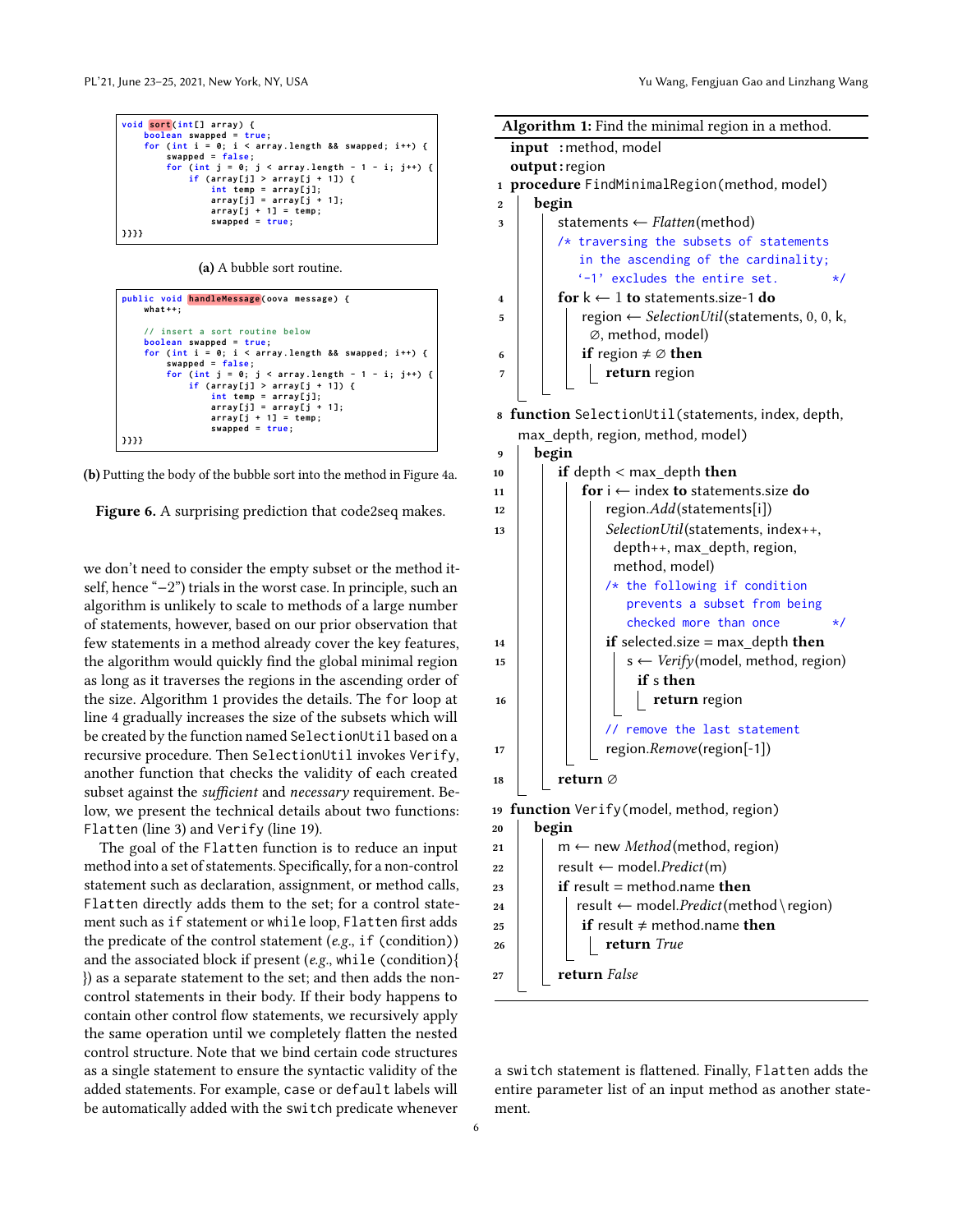As for the Verify function, we discuss the constitution of the new method based on the minimal set of statements (line [21\)](#page-5-5) and define the subtraction operation performed for checking the necessary requirement (line [24\)](#page-5-6). Regarding the creation of the new method, first, it retains the return type of the original input; then, depending on whether or not the minimal set of statements contains the parameters of the input method, we either add them to its own parameter list or leave the list empty. Finally, we copy the remaining statements in the set to the body of the new method. Note that statements in the new method's body will always be listed in a sequential order no matter their relationship in the AST of the original input, for example, an assignment statement that was in a for loop will be moved outside as a separate statement in the new method's body. Given the constitution of the new method, the subtraction operation naturally follows. Below we give the definition.

<span id="page-6-0"></span>**Definition 4.1.** (Subtraction of Statements) Let  $P$  be a method. Let  $\tilde{P}$  be the set of statements that Algorithm [1](#page-5-0) discovers from P. P \  $\tilde{P}$  is defined to be  $\forall S \in \tilde{P}P \setminus S$  where  $P \setminus S$  is removing the entire subtree rooted at  $root(S)$  from P's AST if S is a parameter list or a non-control statement ( $root(S)$ ) returns the root of S's AST); otherwise,  $P \setminus S$  is removing  $root(S)$ , its child node denoting the predicate of S, and the other child node denoting the block if present, and making the remaining children of  $root(S)$  or the block node as the children of  $root(S)$ 's parent.

Clearly, Algorithm [1](#page-5-0) always returns the minimal set of statements that satisfies the two requirements.

<span id="page-6-2"></span>**Theorem 4.1** (Minimal Region). Let a method  $P$  be a set of statements given as the input to Algorithm [2.](#page-7-1) The output, denoted by  $R$ , is the smallest subset of  $P$  that satisfies the sufficient and necessary requirement (i.e.,  $\sharp S \subseteq P |S| < |R|$ and  $S$  also satisfies the two requirements).

*Proof.* By design, Algorithm [1](#page-5-0) traverses the subsets of  $P$  in the ascending order of the cardinality while checking the validity of each subset against the two requirements, therefore, the first subset it finds is the smallest among all.  $□$ 

Time Complexity We analyze the running time of Algorithm [1.](#page-5-0) We emphasize that our analysis takes into account the actual distribution of inputs, albeit the algorithm runs in exponential time in theory. For over fifteen million methods in Java-small, Java-med, and Java-large, we find that the size of the minimal region never exceeds three for each of the evaluated models, therefore, Algorithm [1](#page-5-0) runs in cubic time in the worst case. However, since the minimal region of three statements rarely occurs, we argue the average-case complexity, which we analyze below, is a more accurate measure of Algorithm [1'](#page-5-0)s performance in practice.

We focus on the process of traversing the subsets of state-ments in Algorithm [1](#page-5-0) since the remaining steps take  $O(1)$ time. On average, the traversal takes  $t_{ave}$  to execute:

<span id="page-6-1"></span>

Figure 7. Average-case complexity of Algorithm [1.](#page-5-0)

$$
t_{ave} = \sum_{k=0}^{\infty} p_k t(k)
$$
  
= 
$$
\sum_{k=0}^{\infty} p_k (k * t_{one}) = t_{one} \sum_{k=0}^{\infty} p_k k
$$

where  $t(k)$  denotes the average time taken to traverse k subsets; and  $p_k$  denotes the probability of an input causing  $k$  subsets to be traversed. Since the average time taken to traverse one subset is independent of the total number of subsets Algorithm [1](#page-5-0) requires, we replace  $t(k)$  with  $k * t_{one}$ where  $t_{one}$  is the average time taken to traverse one subset.

Now, incorporating the distribution of our inputs:

$$
t_{ave} = t_{one} \sum_{k=1}^{|P|^3} p_k k (p_k = 0 \text{ when } k = 0 \text{ or } k > |P|^3)
$$
  

$$
< t_{one}(p_{|P|} |P| + p_{|P|^2} |P|^2 + p_{|P|^3} |P|^3)
$$

where  $P$  denotes the set of statements in an input method. The last step is derived based on an overly conservative approximation that Algorithm [1](#page-5-0) will always traverse the maximum number of subsets to find the minimal subset e.g., |  $|P|$  for size of 1,  $|P| * (|P| - 1)$  for size of 2 and  $|P| * (|P| - 1)$ 1)  $*(|P|-2)$  for size of 3.

Assigning the probability according to the distribution of over seventeen million methods in the three datasets.

$$
t_{ave} < t_{one}(0.831|P| + 0.157|P|^2 + 0.012|P|^3)
$$

Figure [7](#page-6-1) plots the upper bound of  $t_{ave}$  (i.e., the right side of Equation [27\)](#page-6-2) w.r.t. the number of statements in a method assuming  $t_{one}$  takes one millisecond. We adopt the interquartile range [\[1\]](#page-12-16) to exclude outliers in the three datasets based on the number of statements in a method. This measure determines the cut-off value to be around 80, which covers more than 99% of the methods in the three datasets. Clearly, Algorithm [1](#page-5-0) runs even faster than a quadratic algorithm with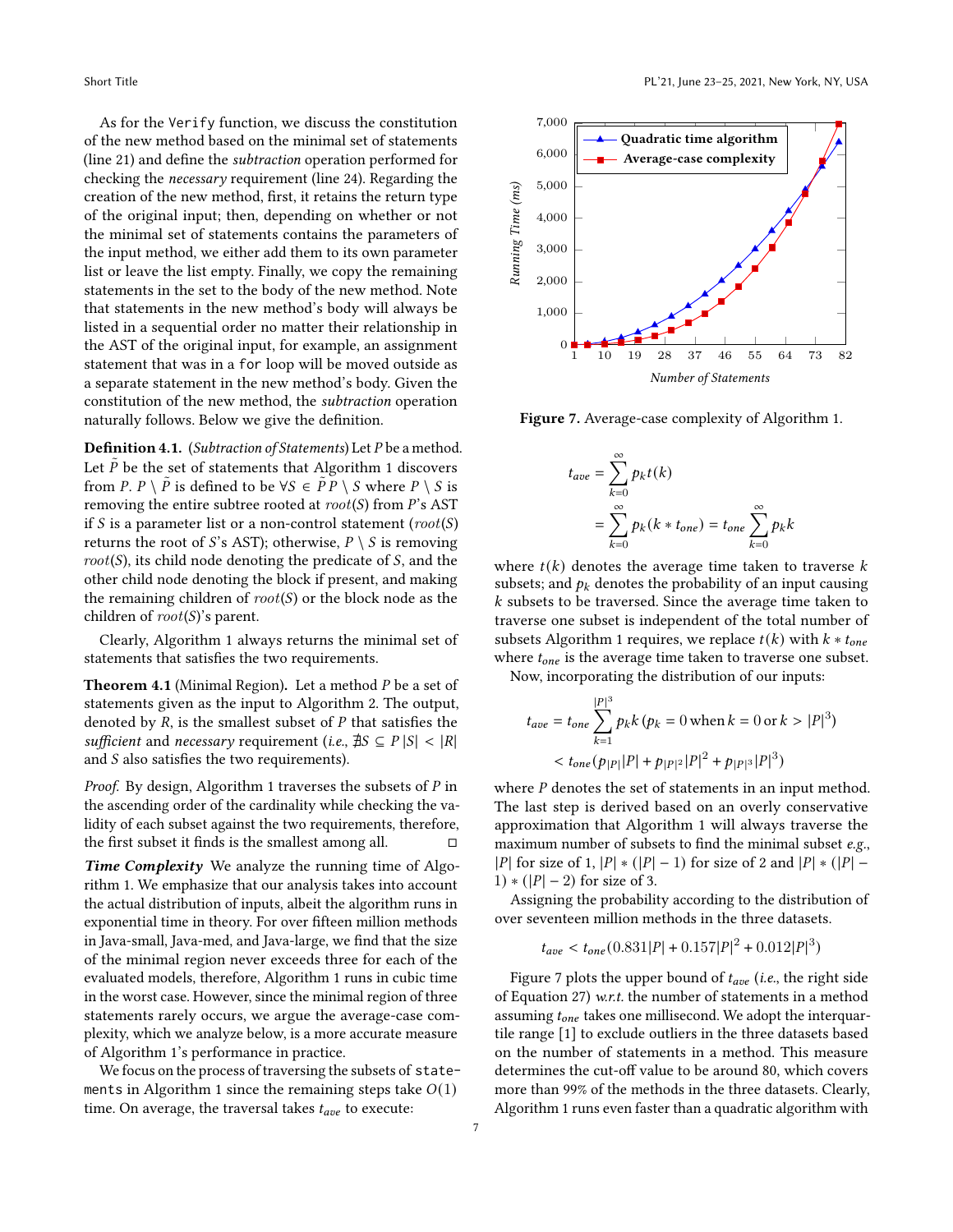the same constant factor  $t_{one}$  most of the time. Given the scale and generality of the experimented inputs, we believe the average-case complexity would apply to an arbitrary set of methods for the four evaluated models.

#### 4.2 Mutate

In the Mutate step, we aim to pinpoint the feature properties within the minimal method discovered by the Reduce step. Technically, we identify the key features from the minimal method's AST. Unlike the Reduce step, we do not traverse the sets of nodes in the ascending order of the size since the set of nodes that comprises the key features may not be small. Therefore, we first remove the nodes that do not influence models' predictions (i.e., the resultant method still preserves the two requirements), then look for the minimal features from the reduced AST.

Algorithm [2](#page-7-1) gives the details of the mutation operation. The key is to always mutate a node before deleting it unless the node is immutable (e.g., a parameter node can only be removed from a parameter list node). By mutate, we mean replacing the value of a node with a random/out-of-vocabulary word. We denote the value of a node to be the identifier of terminal nodes (e.g.,  $int, =$ , or +) or the type of non-terminal nodes (e.g. binary, assignment, method invocation). Assuming a parent node can be mutated (or deleted), the operation will not be performed until all of its children have been mutated, or in a slightly less restrictive setting where all but one child have been mutated, then the parent node will inherit the value from the remaining child (line [17](#page-7-2) and [20\)](#page-7-3). Under any other circumstances, the parent node will be kept intact to maintain the status of its immutable children. Since we only edit the value while mutating (or even deleting) a node, the structure of the minimal method's AST is always preserved, which allows an easier and cleaner subtraction operation (cf. Definition [4.2\)](#page-7-0). At the same time, the actual tree structure needs to be recovered out of the mutated AST in order for the two sufficient requirements to be checked against (line [31](#page-7-4) and [33\)](#page-7-5). Compress function (line [42\)](#page-8-0) solves this problem. The key is to translate the value of each node into a series of tree-edit operations. Note that within the Verify function, tree-edit operations always modify a separate tree copy to preserve the integrity of the mutated AST.

For other functions not explicitly defined in Algorithm [2,](#page-7-1) Parse extracts the AST out of a method, Serialize converts an AST back to a method, Deco ensures the construction of syntactically valid methods based on a set of pre-defined rules, and finally isTokenizable /isRemovable returns the mutability/removability of a node.

<span id="page-7-0"></span>**Definition 4.2.** (Subtraction of Trees) Let  $T$  be the AST of an input method. Let  $\tilde{T}$  be the AST of the minimal method with a set of statements  $B$  as the body (discovered by Algorithm [1\)](#page-5-0). Suppose  $\tilde{T}$  is transformed to  $\overline{T}$  via the mutation operation (specified in Algorithm [2\)](#page-7-1).  $T \setminus \overline{T}$  is defined as (1) subtracting

<span id="page-7-2"></span>

|                         | Algorithm 2: Find key features in a minimal method. |                                                                         |  |  |  |  |  |  |
|-------------------------|-----------------------------------------------------|-------------------------------------------------------------------------|--|--|--|--|--|--|
|                         | input : mini_met, met, model                        |                                                                         |  |  |  |  |  |  |
|                         | output:root                                         |                                                                         |  |  |  |  |  |  |
| 1                       |                                                     | procedure FindFeatures(mini_met, met, model)                            |  |  |  |  |  |  |
| $\overline{2}$          |                                                     | begin                                                                   |  |  |  |  |  |  |
| 3                       |                                                     | root ← Parse(mini_met).root                                             |  |  |  |  |  |  |
| $\overline{\mathbf{4}}$ |                                                     | Mutate(root, root, met, model)                                          |  |  |  |  |  |  |
| 5                       |                                                     | return root                                                             |  |  |  |  |  |  |
| 6                       |                                                     | function Mutate(node, root, met, model)                                 |  |  |  |  |  |  |
| 7                       |                                                     | begin                                                                   |  |  |  |  |  |  |
| 8                       |                                                     | foreach child ∈ node.children do                                        |  |  |  |  |  |  |
| 9                       |                                                     | Mutate(child, root, met, model)                                         |  |  |  |  |  |  |
|                         |                                                     | /* counting # of children nodes that                                    |  |  |  |  |  |  |
|                         |                                                     | can't be replaced with random tokens */                                 |  |  |  |  |  |  |
| 10                      |                                                     | count $\leftarrow 0$ ; pos $\leftarrow -1$                              |  |  |  |  |  |  |
| 11                      |                                                     | for $i \leftarrow 0$ to node.children.size do                           |  |  |  |  |  |  |
| 12                      |                                                     | child ← node.children[i]                                                |  |  |  |  |  |  |
| 13                      |                                                     | if child.value[0] $\neq$ place_holder then                              |  |  |  |  |  |  |
| 14                      |                                                     | count ++; pos $\leftarrow$ i                                            |  |  |  |  |  |  |
|                         |                                                     |                                                                         |  |  |  |  |  |  |
|                         |                                                     | $/*$ two conditions to be considered when                               |  |  |  |  |  |  |
|                         |                                                     | processing a node: (1) if the node can                                  |  |  |  |  |  |  |
|                         |                                                     | be replaced with a random token<br>*/                                   |  |  |  |  |  |  |
| 15                      |                                                     | <b>if</b> isTokenizable(node) <b>then</b>                               |  |  |  |  |  |  |
|                         |                                                     | // maximum one necessary child allowed                                  |  |  |  |  |  |  |
| 16                      |                                                     | <b>if</b> count = 0 <b>or</b> count = 1 <b>then</b>                     |  |  |  |  |  |  |
| 17                      |                                                     | Wrapper(node, pos, root, met, model)                                    |  |  |  |  |  |  |
|                         |                                                     | $/*$ (2) if the node can only be removed $*/$                           |  |  |  |  |  |  |
| 18                      |                                                     | else if <i>isRemovable</i> (node) then                                  |  |  |  |  |  |  |
|                         |                                                     | // no necessary child is allowed                                        |  |  |  |  |  |  |
| 19                      |                                                     | if count $= 0$ then                                                     |  |  |  |  |  |  |
| 20                      |                                                     | Wrapper(node, ∞, root, met, model)                                      |  |  |  |  |  |  |
|                         |                                                     |                                                                         |  |  |  |  |  |  |
|                         |                                                     | 21 function Wrapper (node, pos, root, met, model)<br>value ← node.value |  |  |  |  |  |  |
| 22                      |                                                     |                                                                         |  |  |  |  |  |  |
| 23                      |                                                     | $node.value \leftarrow (place_{holder, pos})$                           |  |  |  |  |  |  |
| 24                      |                                                     | if not $Verify(root, met, model)$ then<br>node.value ← value            |  |  |  |  |  |  |
| 25                      |                                                     |                                                                         |  |  |  |  |  |  |
| 26                      |                                                     | function Verify (root, met, model)                                      |  |  |  |  |  |  |
| 27                      |                                                     | begin                                                                   |  |  |  |  |  |  |
| 28                      |                                                     | mini_ast $\leftarrow$ <i>Refresh</i> (root.copy)                        |  |  |  |  |  |  |
| 29                      |                                                     | $met\_ast \leftarrow Parse(met)$                                        |  |  |  |  |  |  |
| 30                      |                                                     | prediction ← model.Predict                                              |  |  |  |  |  |  |
| 31                      |                                                     | (Serialize(Compress(met_ast\mini_ast)))                                 |  |  |  |  |  |  |
| 32                      |                                                     | if prediction $\neq$ met.name then                                      |  |  |  |  |  |  |
| 33                      |                                                     | $prediction \leftarrow model.Predict$                                   |  |  |  |  |  |  |
|                         |                                                     | (Serialize(Deco(Compress(root.copy))))                                  |  |  |  |  |  |  |
| 34                      |                                                     | <b>if</b> prediction = met.name <b>then</b>                             |  |  |  |  |  |  |
| 35                      |                                                     | return True                                                             |  |  |  |  |  |  |
| 36                      |                                                     | <b>return</b> False                                                     |  |  |  |  |  |  |
|                         |                                                     |                                                                         |  |  |  |  |  |  |

<span id="page-7-5"></span><span id="page-7-4"></span><span id="page-7-3"></span><span id="page-7-1"></span>8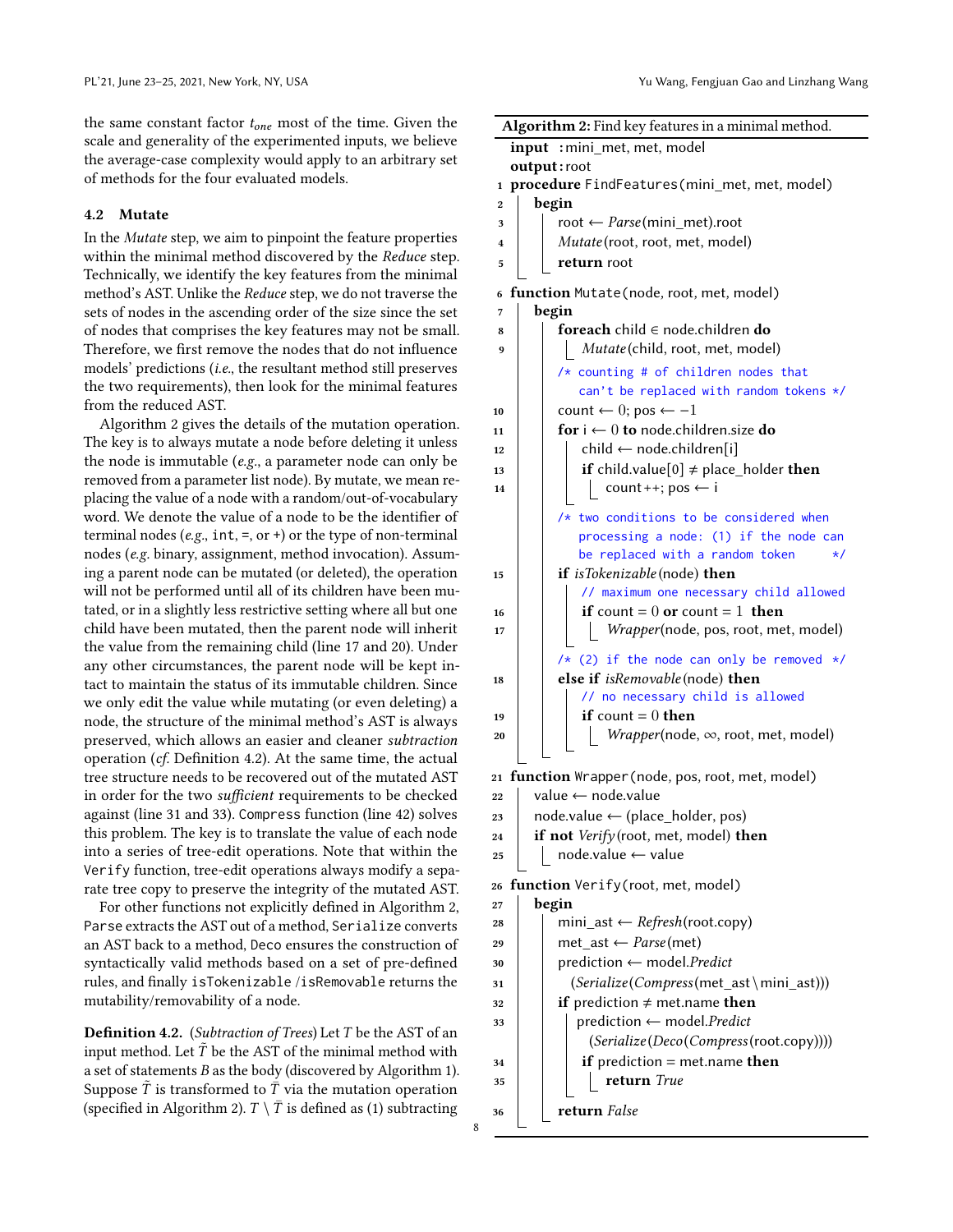<span id="page-8-0"></span>

|    | // lays the groundwork for subtraction operation |
|----|--------------------------------------------------|
| 35 | function Refresh(node)                           |
| 36 | foreach child ∈ node.children do                 |
| 37 | Refresh(child)                                   |
| 38 | if child.value[0] = place_holder then            |
| 39 | $node.value \leftarrow (place\_holder, -1)$      |
| 40 | break                                            |
| 41 | return node                                      |
|    | 42 function Compress(node)                       |
| 43 | foreach child ∈ node.children do                 |
| 44 | Compress(child)                                  |
|    | if node happpens to be unnecessary               |
| 45 | if node.value[0] = place_holder then             |
| 46 | if node.value[1] = $\infty$ then                 |
|    | /* if node can only be deleted, delete           |
|    | the subtree rooted at node<br>*/                 |
| 47 | node.parent.remove(node)                         |
| 48 | else                                             |
|    | $/*$ if node has one necessary child,            |
|    | propagate its value to the node<br>$\star/$      |
| 49 | if node.value[1] $\neq -1$ then                  |
| 50 | replace $\leftarrow$                             |
|    | node.children[node.value[1]]                     |
| 51 | node.value ← replace.value                       |
|    | /* either case remove all children<br>$\star/$   |
| 52 | node.removeChildren()                            |
|    |                                                  |
|    | // if node happens to be necessary<br>else       |
| 53 | /* only replacing the unnecessary child          |
|    | nodes with out-of-vocabulary tokens */           |
|    | foreach child $\in$ node.children do             |
| 54 | if child.value[0] = place holder then            |
| 55 | child.value $\leftarrow$ (oov, -1)               |
| 56 |                                                  |
| 57 | return node                                      |

the subtree  $T_{return}$  in  $\bar{T}$  from the subtree  $\bar{T}_{return}$  in  $\bar{T}$ , denoted by  $T_{return} \oplus \bar{T}_{return}$  (Definition [4.3\)](#page-8-1), where  $T_{return}$  denotes the AST of the return type of the input method, and  $\bar{T}_{return}$ denotes the AST of the return type of the mutated method; (2)  $T_{\text{paralist}} \oplus \overline{T}_{\text{paralist}}$  where  $T_{\text{paralist}}$  denotes the AST of the parameter list of the input method, and  $\bar{T}_{paralist}$  denotes the AST of the parameter list of the mutated method; (3) ∀S ∈  $BT_S \oplus \bar{T}_S$  where  $T_S$  denotes the AST of the statement  $S$  in the input method, and  $\bar{T}_S$  denotes the AST of the same statement in the mutated method.

<span id="page-8-1"></span>**Definition 4.3.** (Subtraction Operator) Let  $T_1$  be an AST. Let  $T_2$  be another AST.  $T_1 \oplus \bar{T}_2$  updates the value of each node in  $T_1$  as follows: (1) if the value of a node in  $T_1$ ,  $v_1.value$ ,

equals to the value of the *twin* node in  $T_2$ , then  $v_1.value$  will be updated to *placeholder*. A node in  $T_2$  is a twin of another node in  $T_1$  if the two nodes are overlapped when  $T_1$  and  $T_2$ are overlaid; (2) if  $v_1.value$  differs from the value of the twin node in  $T_2$ , then it's only possible that the value of the twin node is *placeholder* in which case  $v_1$  maintains its value.

Time Complexity and Global Minimality Since Algorithm [2](#page-7-1) performs a linear traversal of the input AST, it has a complexity  $O(n)$  where *n* is the number of the nodes in the tree. The result of Algorithm [2](#page-7-1) satisfies the 1-tree-minimality [\[23\]](#page-12-17) because any node of the tree cannot be further removed. To achieve the global minimality, we further manipulate the AST that Algorithm [2](#page-7-1) returns. In particular, we mutate each subset of its terminals nodes to generate new ASTs, and then check their validity against the sufficient and necessary requirements. Although this approach yields an exponential time algorithm, the performance is reasonable in practice (cf. Section [5.3\)](#page-9-0).

At this point, we have found the key features for an input method since they satisfy all requirements — sufficient, necessary, and  $minimal - in Definition 2.1$ .

## <span id="page-8-2"></span>4.3 An Example Use of The Revealed Features

We utilize the revealed features code summarization models use to explain their predictions. The idea is as follows. Given a Model  $M$ , and a program  $P$  from  $M$ 's test set for which  $M$ predicts  $L$ . First, we discover the key features  $M$  uses to predict  $L$ ; Second, we do the same thing for all programs in  $M$ 's training set with the label  $L$ . Note that in a generative setting (e.g., code2seq, sequence GNN) where training set might not contain a method of label  $L$ , we consider all methods whose name is a subset of the words in  $L$ . Finally, we rank these training programs based on the distance between their and 's revealed features. Our rationale is to find the training programs from which models extracted the key features at the first place. Thus, our method explains the root cause of a prediction rather than interprets the internal state of models.

## 5 Evaluation

We have realized our method "Reduce and Mutate" in a tool, called HouYi, which extracts the key features that code summarization models use for prediction. In this evaluation, we first deploy HouYi to study several prominent code summarization models, then we conduct a user study to measure the quality of the explanations for their predictions.

#### 5.1 Evaluation Subjects

Models. extreme summarizer [\[4\]](#page-12-9), code2vec [\[6\]](#page-12-10), code2seq [\[5\]](#page-12-5), sequence GNN [\[17\]](#page-12-11), and LiGER [\[38\]](#page-13-3) are among the most notable code summarization model in the literature. We include every model except LiGER in our experiments. The reason is LiGER incorporates program executions as a feature dimension for predicting method names, thus, they have rather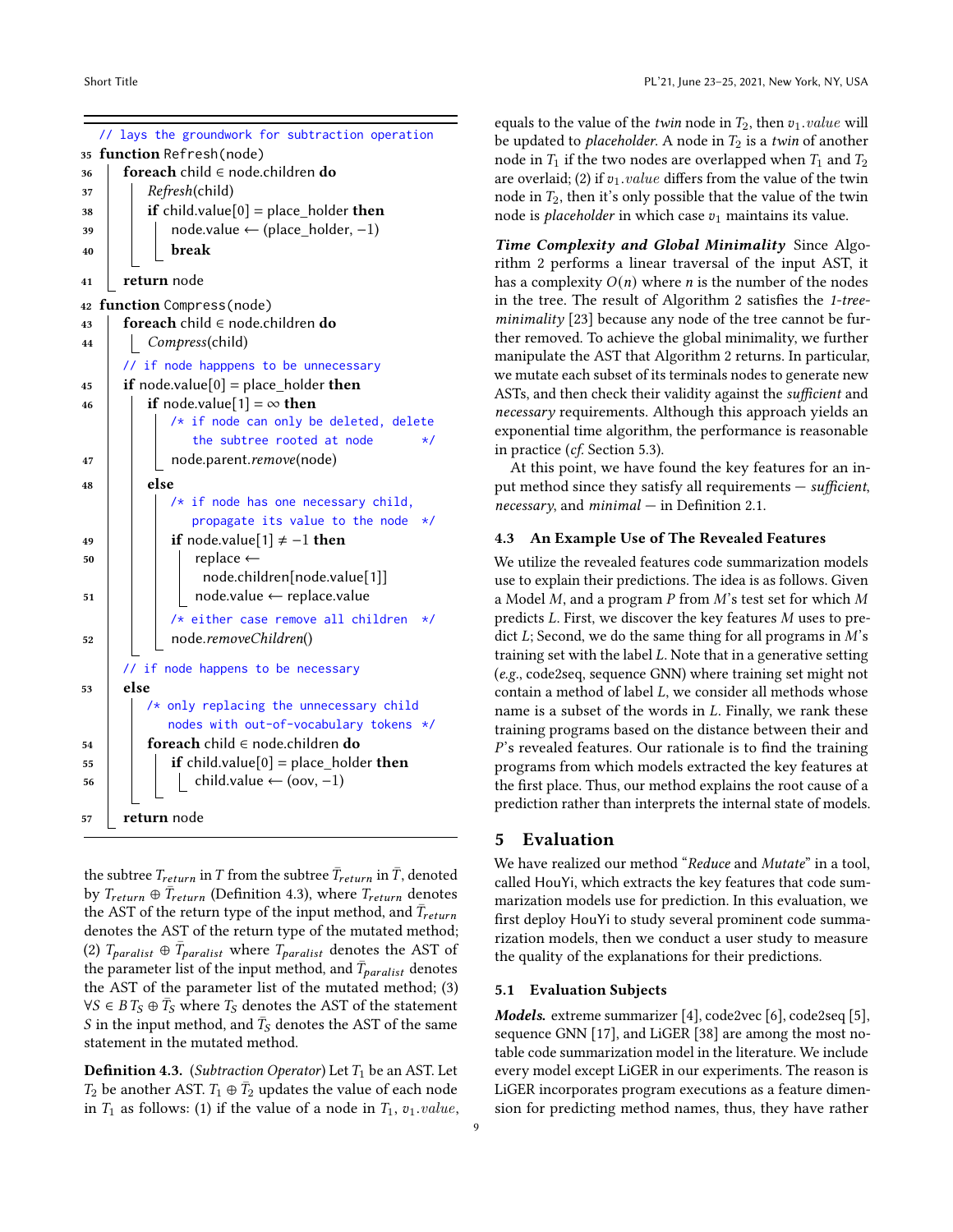<span id="page-9-1"></span>

| Models             | Java-small |        |                | Java-med  |        |                | Java-large |        |                |
|--------------------|------------|--------|----------------|-----------|--------|----------------|------------|--------|----------------|
|                    | Precision  | Recall | F <sub>1</sub> | Precision | Recall | F <sub>1</sub> | Precision  | Recall | F <sub>1</sub> |
| code2vec           | 18.51      | 18.74  | 18.62          | 38.12     | 28.31  | 32.49          | 48.15      | 38.40  | 42.73          |
| code2vec           | 19.23      | 17.72  | 18.44          | 40.32     | 28.89  | 33.66          | 48.90      | 37.26  | 42.29          |
| code2seq           | 50.64      | 37.40  | 43.02          | 61.24     | 47.07  | 53.23          | 64.03      | 55.02  | 59.19          |
| code2seq           | 48.72      | 35.46  | 41.05          | 61.91     | 46.38  | 53.03          | 63.78      | 54.41  | 58.72          |
| sequence GNN       | 51.4       | 25.0   | 50.0           |           |        |                |            |        |                |
| sequence GNN       | 48.94      | 47.35  | 48.13          | 58.46     | 45.73  | 51.32          | 61.82      | 50.32  | 55.48          |
| extreme summarizer | 50.25      | 24.62  | 33.05          | 60.82     | 26.75  | 37.16          | 60.71      | 27.60  | 37.95          |
| extreme summarizer | 51.27      | 22.28  | 31.06          | 61.28     | 27.38  | 37.85          | 58.37      | 29.72  | 39.39          |

| Table 1. Compare reimplementations (bolded) to originals for all code summarization model. |  |  |  |  |  |  |  |
|--------------------------------------------------------------------------------------------|--|--|--|--|--|--|--|
|--------------------------------------------------------------------------------------------|--|--|--|--|--|--|--|

limited applicability and generality. As a concrete piece of evidence, LiGER is evaluated on less than 10% of the methods in Java-med and Java-large since the vast majority do not trigger interesting executions for LiGER to learn (i.e., either do not compile or are not covered sufficiently by dynamic executions).

Datasets. We use Java-small, Java-med, and Java-large, three public datasets Alon et al. [\[5\]](#page-12-5) propose for the code summarization task. All of them are large collections of Java methods they extracted from projects on GitHub. We have re-trained code2vec, code2seq, sequence GNN and extreme summarizer using their implementations open-sourced on GitHub. Table [1](#page-9-1) shows the performance of all re-trained models is either comparable or superior to the originals.

#### 5.2 What Code Summarization Models Learned

Now, we give the details about the key features that HouYi found each model uses for prediction.

Finding the Minimal Region. We follow Algorithm [1](#page-5-0) to identify the minimal region of a given program. Table [2](#page-10-0) depicts the size of the region in terms of the number of the statements it consists of (e.g. mean and median). For all models, the minimal region is very small containing around 2 statements on average with a median of 1 or 2. This result confirms the outcome of our preliminary study on a much larger scale.

Finding Key Features. Next, we follow Algorithm [2](#page-7-1) to pinpoint the fine-grained features within the minimal regions presented above. Table [3](#page-10-0) gives the number of tokens key features are composed of (e.g. mean and median). For sequence GNN and extreme summarizer, the average number of the tokens in their key features is less than 7, which is smaller than the average number of tokens in code2vec and code2seq's key features. This is a somehow an unexpected result for code2vec, which is a far less expressive model than the rest. We conjecture the reason being code2vec is the only discriminative model that may under-fit the data due to the limited model capacity while the rest could have over-fitted, making the model less stable by relying on lesser features. Overall, we find out there are more than 90% of the methods in all three datasets for which models have used features of less than 20 tokens. This result strongly indicates that existing code summarization models barely consider the global semantic properties when predicting the name of a method. To dig deeper, we investigate the percentage of programs for which models consider exclusively the lexical features (i.e., identifier names). Technically, it means the AST that Algorithm [2](#page-7-1) returns does not contain an original non-terminal (i.e., all have been mutated). Results show that more than 50% of the methods in all three datasets fall into this category for each model. This further points to the weakness of existing code summarization models on using local, shallow program features for predicting method names.

#### <span id="page-9-0"></span>5.3 Performance of HouYi

We evaluate the performance HouYi for the Reduce and Mutate step separately. As depicted in table [4,](#page-10-1) HouYi is reasonably fast, taking on average around half of a second in both steps. Note this does not take into account the time models spend on predicting which are shown in Table [5.](#page-10-1) In other words, after adding the prediction time, HouYi is significantly slower as the total time adds up to around half a minute on average. In order to scale up HouYi to handle large datasets, we utilize 10 V100 GPU servers in batch processing mode (around 100 programs per batch) while running HouYi as 10 client applications in a distributed fashion. In the end, HouYi completes all the computation within 3 weeks.

## 5.4 Explaining the Predictions of Code Summarization Models

We conduct a user study to evaluate our technique for producing explanations for the prediction of code summarization models. As described in Section [4.3,](#page-8-2) our technique finds training methods similar to a test method based on the AST distance between their key features. We also adopt a simple baseline which searches for training methods based on the AST distance of the entire method.

Procedure. Each participant is given two sets of methods. One set contains 4 methods randomly selected from the test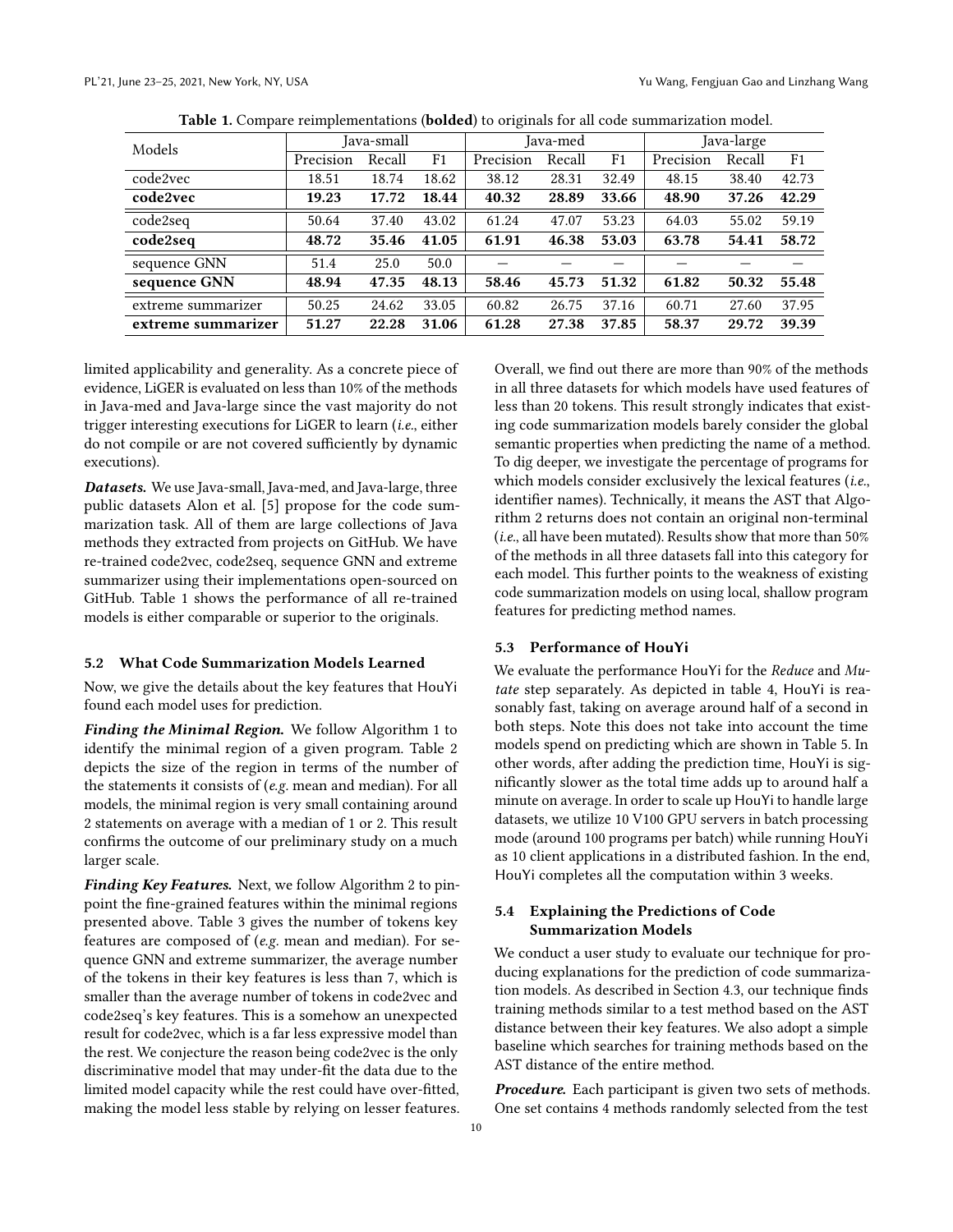<span id="page-10-0"></span>

| Models   |      | Java-small |      | Java-med | Java-large |        |  |
|----------|------|------------|------|----------|------------|--------|--|
|          | Mean | Median     | Mean | Median   | Mean       | Median |  |
| code2vec | 1.66 | 2.00       | 2.18 | 2.00     | 2.30       | 2.00   |  |
| code2seq | 1.89 | 2.00       | 2.59 | 2.00     | 2.18       | 2.00   |  |
| Seq-GNN  | 1.60 | 1.00       | 1.74 | 1.00     | 1.60       | 1.00   |  |
| extreme  | 1.08 | 2.00       | 1.22 | 2.00     | 1.49       | 1.00   |  |

Table 2. The # of statements in minimal regions.

Table 3. The # of token key features consist of.

| Models   |      | Java-small |      | Java-med |      | Java-large |
|----------|------|------------|------|----------|------|------------|
|          | Mean | Median     | Mean | Median   | Mean | Median     |
| code2vec | 10.5 | 6.00       | 11.9 | 9.00     | 11.5 | 7.00       |
| code2seq | 11.0 | 7.00       | 9.90 | 7.00     | 12.2 | 10.0       |
| Seq-GNN  | 3.74 | 3.00       | 3.39 | 3.00     | 3.66 | 3.00       |
| extreme  | 6.14 | 6.00       | 5.50 | 6.00     | 5.80 | 7.00       |

Table 5. Time taken by a model (in seconds).

Table 4. Time taken by HouYi (in seconds).

<span id="page-10-1"></span>

| Models   | Java-small |        |           | lava-med<br>Java-large |        | Models | Java-small |        | lava-med |        | Java-large |        |        |
|----------|------------|--------|-----------|------------------------|--------|--------|------------|--------|----------|--------|------------|--------|--------|
|          | Reduce     | Mutate | Reduce    | Mutate                 | Reduce | Mutate |            | Reduce | Mutate   | Reduce | Mutate     | Reduce | Mutate |
| code2vec | 0.48       | 0.45   | $_{0.58}$ | 0.69                   | 0.57   | 0.75   | code2vec   | 3.66   | 10.10    | 17.85  | 16.52      | 11.914 | 8.802  |
| code2seq | 0.52       | 0.53   | 0.56      | 0.53                   | 0.54   | 0.56   | code2seq   | 6.410  | 3.541    | 8.360  | 3.552      | 7.943  | 3.584  |
| Seq-GNN  | 0.57       | 0.61   | 0.55      | 0.47                   | 0.58   | 0.58   | Seq-GNN    | 12.61  | 8.960    | 12.11  | 13.96      | 12.49  | 14.30  |
| extreme  | 0.88       | 0.67   | 0.73      | 0.66                   | 0.67   | 1.02   | extreme    | 21.56  | 25.75    | 16.34  | 23.52      | 14.69  | 19.86  |

<span id="page-10-2"></span>

| String[] reverse(final String[] array) {<br>final String[] newArray =<br>new String[array.length];<br>for (int index = $0$ ; index < array.length;<br>index $++$ ) {<br>$newArray[array.length - index - 1] =$<br>array[index]; | public FastStringBuffer reverse() {<br>final int limit = count $/2$ :<br>for (int $i = 0$ ; $i < 1$ imit; $++i$ ) {<br>$char c = value[i].$<br>value[i] = value[count - i - 1];<br>value[count - $i - 1$ ] = c; | private static <t> SList<t> reverse(<br/>SList <t><math>r</math>) {<br/><math>Stist &lt; T</math>&gt; res = <math>null:</math><br/>for <math>(</math>; <math>r</math> != <math>null</math>; <math>res</math> = <math>cons(r, car, c)</math><br/><math>res)</math>, <math>r = r.cdr</math>)<br/><math>System.out.println("")</math>;</t></t></t> |
|---------------------------------------------------------------------------------------------------------------------------------------------------------------------------------------------------------------------------------|-----------------------------------------------------------------------------------------------------------------------------------------------------------------------------------------------------------------|-------------------------------------------------------------------------------------------------------------------------------------------------------------------------------------------------------------------------------------------------------------------------------------------------------------------------------------------------|
| return newArray;                                                                                                                                                                                                                | return this:                                                                                                                                                                                                    | return res:                                                                                                                                                                                                                                                                                                                                     |

(a) A test method.

(b) The closet found by our technique.

(c) The closet found by baseline.

Figure 8. An example prediction produced by our technique and baseline.

- <span id="page-10-3"></span>1. The system finds training examples that have similar structure (or substructure) to the test example.
- 2. Given the similarity of the structure (or substructure), explanations that the system produce are accurate.
- 3. As a user of the model, I find the system helpful in provide an insight of how models work.
- 4. As a user of the model, I feel comfortable using this model along with the system providing the explanations.
- 5. As a designer of the model, I find the system helpful in debugging models' mispredictions and improves their quality.

Figure 9. Questionnaire used in the study.

set of the three datasets, and each method is accompanied with 5 methods found to the closet by our technique on the corresponding training set. As an example, we show a test method (Figure [8a\)](#page-10-2) accompanied by a training method (Figure [8b\)](#page-10-2) that is the closest found by our technique. We highlight their key features in the shadow box. Similarly, the other set presents the same content except that the 5 methods are found by the baseline approach. An example is shown in Figure [8c.](#page-10-2) After reviewing a set of methods, each participant is given a set of questions to answer. The questionnaire is depicted in Figure [9.](#page-10-3) For each question, participants are given 5 choices to make: strong disagree, disagree, neutral, agree, and strongly agree. Each choice is interpreted as a score starting

from 1 for strongly disagree all the way to 5 for strong agree. We also conduct an interview after the study during which we encourage them to give any comments/suggestions that they may have.

Participants. We have recruited 32 data scientists from a high-tech company through an internal email thread and paid them \$50 each for participating the study. Each participant has at least one year of Java programming experience. All of them have at least two years of experience in developing machine learning models at work. We have explained to each participant beforehand that our technique finds the training programs from which models learned their parameters for predicting the name of a particular test method, and they are asked to rate the quality of the explanations.

Results. Table [6](#page-11-2) shows the results of the questionnaire. In particular, each row contains the average score to a question for our technique and baseline approach. It is clear that participants have rated our technique consistently higher than the baseline approach by a notable margin. In terms of the actual score, participants have given more than 3 to all questions indicating an overall positive attitude toward our technique. Specifically, for Questions 1 and 2, participants are very positive about the accuracy of the predictions found by our technique. For Question 3 and 5, participants also agree that the system would benefit both users and designers of the model by providing the rationale of model predictions.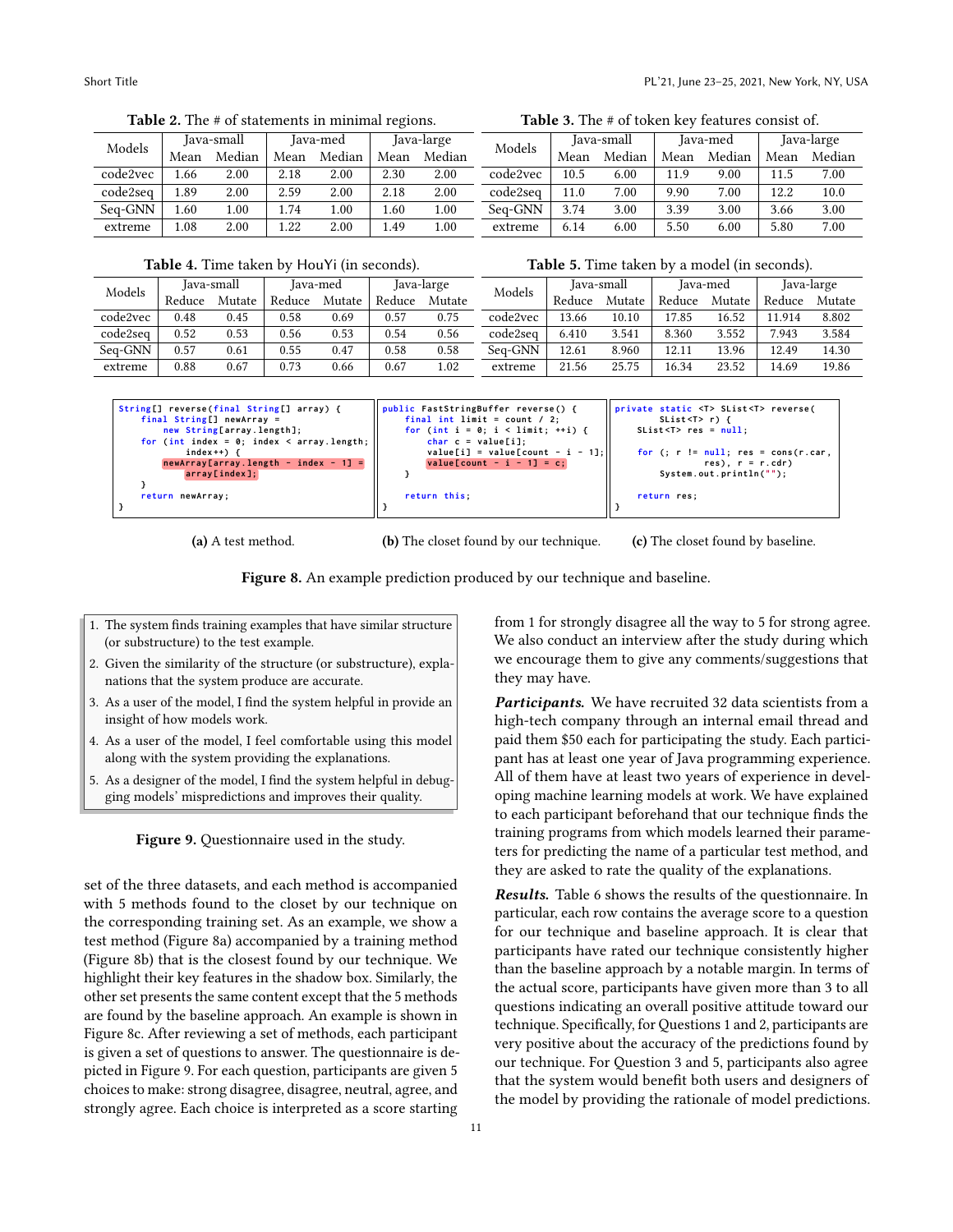| Table 6. Participants' responses. |  |
|-----------------------------------|--|
|-----------------------------------|--|

<span id="page-11-2"></span>

| Question | Our technique | Baseline |
|----------|---------------|----------|
|          | 4.7           | 2.1      |
|          | 4.5           | 1.8      |
|          | 3.9           | 1.8      |
|          | 3.1           | 1.2.     |
|          | 3.6           | 1.5      |

One participant even raises the possibility of performing retraining with examples generated based on the key features to improve the model accuracy. Question 4 is the only one to which participants reacted a bit more negatively. Therefore, we focus on this question in our post-study interview.

The main message we received from participants who give particularly low scores to this question is that even though the system gives accurate explanations, they won't be very helpful when models only seem to use almost random textual properties to predict. For example, one participant explained that once is explanation is given, albeit having a similar substructure of the test method, users still have to manually examine the rest of the program in order to decide if the explanation can really match the prediction of the test method. Therefore, having a model that learns the right features is also necessary.

As standard in user studies, we performed a t-test to evaluate the statistical significance of our results. The p-value of a two-tailed t-test (assuming potentially unequal variance) comparing our technique against the baseline approach is 2×10<sup>-6</sup>. This means the probability that our technique has no influence on classification accuracy is less than 1 in 100,000, indicating our results are statistically significant.

## <span id="page-11-0"></span>6 Related Work

In this section, we survey two strands of related work: the explainability of image classification models and code summarization models.

#### 6.1 Explainability of Image Classification Models

Existing works on explaining the image classification models can be classified into two categories: backpropagation-based and perturbation-based methods. The former [\[7,](#page-12-18) [16,](#page-12-19) [20,](#page-12-7) [24,](#page-12-20) [28,](#page-12-21) [29,](#page-12-22) [32,](#page-12-23) [40,](#page-13-4) [41\]](#page-13-5) identifies the saliency of input features by computing the gradients of the objective function. As a notable work, Sundararajan et al. [\[32\]](#page-12-23) introduce two axioms to guide the design of saliency map techniques. Shrikumar et al. [\[29\]](#page-12-22) propose an approach to decomposing the output prediction of a neural network on a specific input. Kim et al. [\[20\]](#page-12-7) present a methodology to measure the influence of userdefined concepts on a classification result.

Perturbation-based visualization methods [\[18,](#page-12-24) [22,](#page-12-25) [43\]](#page-13-6) compute input feature relevance by altering or removing the

input feature and comparing the difference in network output between the original and altered one. Zeiler and Fergus [\[40\]](#page-13-4) invent a visualization framework for demystifying the function of intermediate feature layers and the operation of convolutional neural networks based on a deconvolutional network [\[42\]](#page-13-7). Zintgraf et al. [\[43\]](#page-13-6) propose to delete parts of an input to reveal their role in the activation of a given (internal or output) node. Bau et al. [\[9\]](#page-12-26) present an analytic framework to visualize and understand generative adversarial networks. Unlike all aforementioned works, our paper studies models of source code, and we leverage the intrinsic properties of programs to identify the key features that code summarization models use for prediction.

#### 6.2 Code Summarization Models

Allamanis et al. [\[4\]](#page-12-9) tackles the problem of code summarization with a neural convolutional attentional model. Their model has a rather limited capacity as it only looks at tokens in a program. code2vec [\[6\]](#page-12-10) is the first to predict method names based on a large, cross-project corpus. The main idea is to decompose an AST into a collection of AST paths for models to learn. code2seq [\[5\]](#page-12-5) further extends code2vec by adding a decoder to predict method names as sequences of words. Fernandes et al. [\[17\]](#page-12-11) combine sequence models like recurrent neural networks with graph models like graph neural networks to summarize program or documents. LiGER [\[37\]](#page-13-8) is the first that combines both static and dynamic program features in the code summarization setting. Their insight is that executions, which offer direct, precise, and canonicalized representations of the program behavior, help models to generalize beyond syntactic features. On the other hand, LiGER uses symbolic features learned from source code to reduce the heavy reliance a dynamic model has on program executions since high-coverage executions are not always readily available. There are also some other tasks that are similar to code summarization includes bug prediction [\[3,](#page-12-27) [26,](#page-12-28) [34,](#page-13-9) [38\]](#page-13-3), program repair [\[10,](#page-12-29) [15\]](#page-12-30), and type inference [\[2,](#page-12-31) [39\]](#page-13-10).

## <span id="page-11-1"></span>7 Conclusion

In this paper, we present the first formal definition of the key features that code summarization models use for prediction. Based on this definition, we have developed a method Reduce and Mutate for revealing these key features, and a working implementation HouYi which we use to evaluate extreme summarizer, code2vec, code2seq and sequence GNN. We found that all models focus on small, local syntactic or lexical features to predict method names, indicating their limited generalizability towards global, semantic program properties. We also present an example application of the revealed features: providing explanations for predictions of code summarization models. Through a user study, we have shown the usefulness of our technique.

For future work, we plan to pursue the following: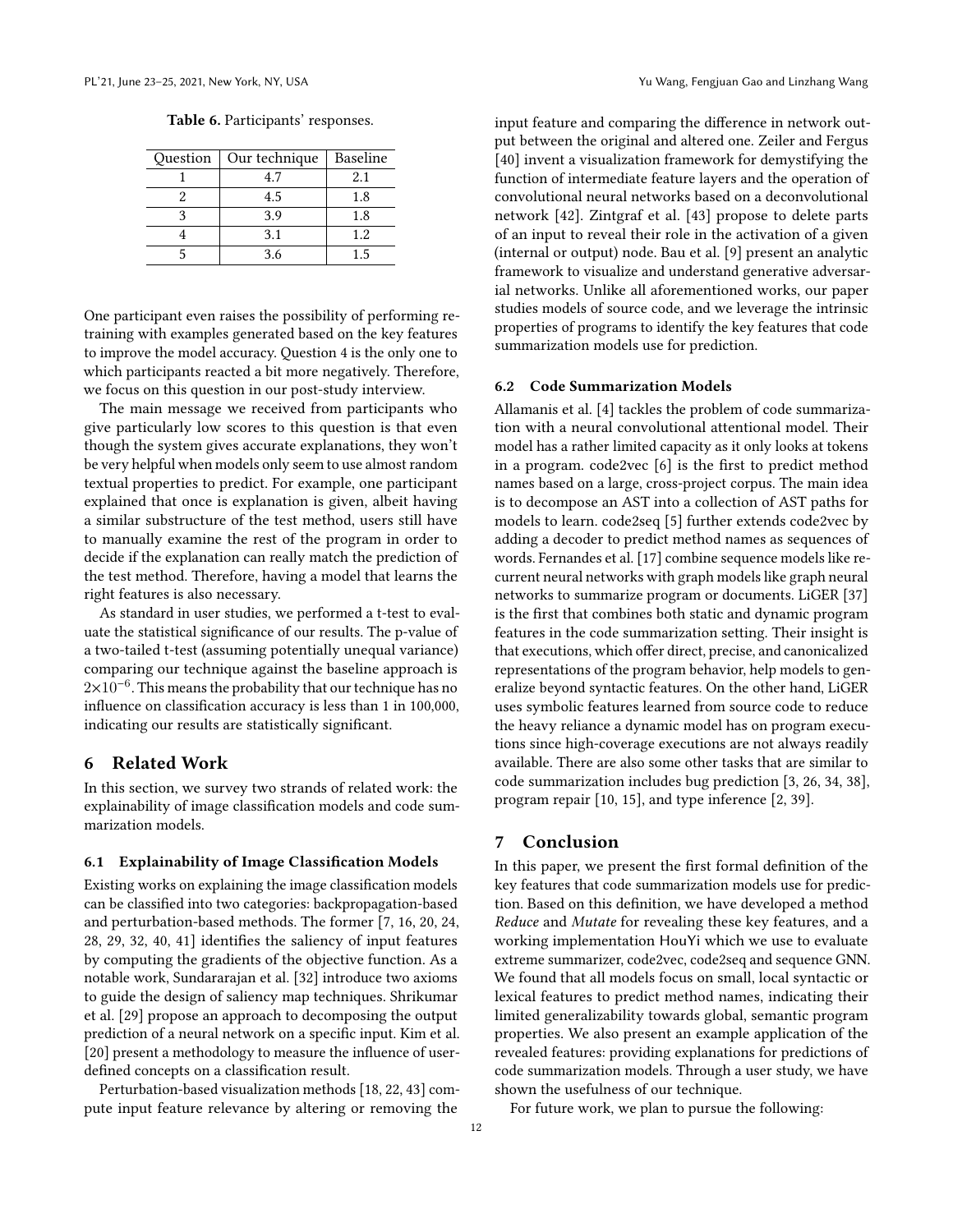- We plan to study other prominent models of source code built upon different types of neural networks from GNN such as sequence models like Bert.
- We plan to demystify other models designed for different tasks or even problem domains such as natural language processing.
- We plan to improve the existing models to learn global, semantic properties from source code.

## References

- <span id="page-12-16"></span>[1] [n. d.]. Interquartile range. [https://en.wikipedia.org/wiki/](https://en.wikipedia.org/wiki/Interquartile_range) [Interquartile\\_range](https://en.wikipedia.org/wiki/Interquartile_range). Accessed: 2020-10-30.
- <span id="page-12-31"></span>[2] Miltiadis Allamanis, Earl T. Barr, Soline Ducousso, and Zheng Gao. 2020. Typilus: Neural Type Hints (PLDI 2020). Association for Computing Machinery, New York, NY, USA, 91–105.
- <span id="page-12-27"></span>[3] Miltiadis Allamanis, Marc Brockschmidt, and Mahmoud Khademi. 2018. Learning to Represent Programs with Graphs. In International Conference on Learning Representations.
- <span id="page-12-9"></span>[4] Miltiadis Allamanis, Hao Peng, and Charles Sutton. 2016. A Convolutional Attention Network for Extreme Summarization of Source Code. In International Conference on Machine Learning (ICML).
- <span id="page-12-5"></span>[5] Uri Alon, Omer Levy, and Eran Yahav. 2019. code2seq: Generating sequences from structured representations of code. International Conference on Learning Representations (2019).
- <span id="page-12-10"></span>[6] Uri Alon, Meital Zilberstein, Omer Levy, and Eran Yahav. 2019. Code2Vec: Learning Distributed Representations of Code. Proc. ACM Program. Lang. POPL (2019).
- <span id="page-12-18"></span>David Baehrens, Timon Schroeter, Stefan Harmeling, Motoaki Kawanabe, Katja Hansen, and Klaus-Robert Müller. 2010. How to Explain Individual Classification Decisions. J. Mach. Learn. Res. 11 (Aug. 2010), 1803–1831.
- <span id="page-12-15"></span>[8] Dzmitry Bahdanau, Kyunghyun Cho, and Yoshua Bengio. 2015. Neural machine translation by jointly learning to align and translate. International Conference on Learning Representations (2015).
- <span id="page-12-26"></span>[9] David Bau, Jun-Yan Zhu, Hendrik Strobelt, Bolei Zhou, Joshua B. Tenenbaum, William T. Freeman, and Antonio Torralba. 2019. Visualizing and Understanding Generative Adversarial Networks. International Conference on Learning Representations (2019).
- <span id="page-12-29"></span>[10] Zimin Chen, Steve James Kommrusch, Michele Tufano, Louis-Noël Pouchet, Denys Poshyvanyk, and Martin Monperrus. 2019. Sequencer: Sequence-to-sequence learning for end-to-end program repair. IEEE Transactions on Software Engineering (2019).
- <span id="page-12-13"></span>[11] Kyunghyun Cho, Bart van Merriënboer, Caglar Gulcehre, Dzmitry Bahdanau, Fethi Bougares, Holger Schwenk, and Yoshua Bengio. 2014. Learning Phrase Representations using RNN Encoder–Decoder for Statistical Machine Translation. In Proceedings of the 2014 Conference on Empirical Methods in Natural Language Processing (EMNLP).
- <span id="page-12-1"></span>[12] Alexis Conneau and Guillaume Lample. 2019. Cross-lingual Language Model Pretraining. In Advances in Neural Information Processing Systems 32. 7059–7069.
- <span id="page-12-2"></span>[13] Jacob Devlin, Ming-Wei Chang, Kenton Lee, and Kristina Toutanova. 2019. BERT: Pre-training of Deep Bidirectional Transformers for Language Understanding. In Proceedings of the 2019 Conference of the North American Chapter of the Association for Computational Linguistics: Human Language Technologies, Volume 1 (Long and Short Papers).
- <span id="page-12-14"></span>[14] Jacob Devlin, Rabih Zbib, Zhongqiang Huang, Thomas Lamar, Richard Schwartz, and John Makhoul. 2014. Fast and robust neural network joint models for statistical machine translation. In Proceedings of the 52nd Annual Meeting of the Association for Computational Linguistics (Volume 1: Long Papers).
- <span id="page-12-30"></span>[15] Elizabeth Dinella, Hanjun Dai, Ziyang Li, Mayur Naik, Le Song, and Ke Wang. 2019. Hoppity: Learning Graph Transformations to Detect

and Fix Bugs in Programs. In International Conference on Learning Representations.

- <span id="page-12-19"></span>[16] Dumitru Erhan, Yoshua Bengio, Aaron Courville, and Pascal Vincent. 2009. Visualizing higher-layer features of a deep network. University of Montreal 1341, 3 (2009), 1.
- <span id="page-12-11"></span>[17] Patrick Fernandes, Miltiadis Allamanis, and Marc Brockschmidt. 2019. Structured Neural Summarization. International Conference on Learning Representations (2019).
- <span id="page-12-24"></span>[18] Ruth C Fong and Andrea Vedaldi. 2017. Interpretable explanations of black boxes by meaningful perturbation. In Proceedings of the IEEE International Conference on Computer Vision. 3429–3437.
- <span id="page-12-6"></span>[19] Timor Kadir and Michael Brady. 2001. Saliency, Scale and Image Description. International Journal of Computer Vision 45, 2 (01 Nov 2001), 83–105.
- <span id="page-12-7"></span>[20] Been Kim, Martin Wattenberg, Justin Gilmer, Carrie Cai, James Wexler, Fernanda Viegas, et al. 2018. Interpretability beyond feature attribution: Quantitative testing with concept activation vectors (tcav). In International conference on machine learning. PMLR, 2668–2677.
- <span id="page-12-0"></span>[21] Alex Krizhevsky, Ilya Sutskever, and Geoffrey E Hinton. 2012. Imagenet classification with deep convolutional neural networks. In Advances in neural information processing systems. 1097–1105.
- <span id="page-12-25"></span>[22] Jiwei Li, Will Monroe, and Dan Jurafsky. 2016. Understanding neural networks through representation erasure. arXiv preprint arXiv:1612.08220 (2016).
- <span id="page-12-17"></span>[23] Ghassan Misherghi and Zhendong Su. 2006. HDD: Hierarchical Delta Debugging. In Proceedings of the 28th International Conference on Software Engineering (ICSE '06). 142–151.
- <span id="page-12-20"></span>[24] Grégoire Montavon, Sebastian Lapuschkin, Alexander Binder, Wojciech Samek, and Klaus-Robert Müller. 2017. Explaining nonlinear classification decisions with deep taylor decomposition. Pattern Recognition 65 (2017), 211–222.
- <span id="page-12-8"></span>[25] Gordon Plotkin and Gilles Kahn. 1987. A structural approach to operational semantics. In STACS'87: Proc. Fourth Annual Symposium on. Aarhus University, 22–39.
- <span id="page-12-28"></span>[26] Michael Pradel and Koushik Sen. 2018. DeepBugs: A Learning Approach to Name-Based Bug Detection. Proc. ACM Program. Lang. 2, OOPSLA (Oct. 2018).
- <span id="page-12-12"></span>[27] Md Rabin, Rafiqul Islam, Nghi DQ Bui, Yijun Yu, Lingxiao Jiang, and Mohammad Amin Alipour. 2020. On the Generalizability of Neural Program Analyzers with respect to Semantic-Preserving Program Transformations. arXiv preprint arXiv:2008.01566 (2020).
- <span id="page-12-21"></span>[28] Ramprasaath R Selvaraju, Michael Cogswell, Abhishek Das, Ramakrishna Vedantam, Devi Parikh, and Dhruv Batra. 2017. Grad-cam: Visual explanations from deep networks via gradient-based localization. In Proceedings of the IEEE international conference on computer vision. 618–626.
- <span id="page-12-22"></span>[29] Avanti Shrikumar, Peyton Greenside, and Anshul Kundaje. 2017. Learning important features through propagating activation differences. arXiv preprint arXiv:1704.02685 (2017).
- <span id="page-12-3"></span>[30] David Silver, Aja Huang, Chris J. Maddison, Arthur Guez, Laurent Sifre, George van den Driessche, Julian Schrittwieser, Ioannis Antonoglou, Veda Panneershelvam, Marc Lanctot, Sander Dieleman, Dominik Grewe, John Nham, Nal Kalchbrenner, Ilya Sutskever, Timothy Lillicrap, Madeleine Leach, Koray Kavukcuoglu, Thore Graepel, and Demis Hassabis. 2016. Mastering the game of Go with deep neural networks and tree search. Nature (01 Jan 2016).
- <span id="page-12-4"></span>[31] David Silver, Julian Schrittwieser, Karen Simonyan, Ioannis Antonoglou, Aja Huang, Arthur Guez, Thomas Hubert, Lucas Baker, Matthew Lai, Adrian Bolton, Yutian Chen, Timothy Lillicrap, Fan Hui, Laurent Sifre, George van den Driessche, Thore Graepel, and Demis Hassabis. 2017. Mastering the game of Go without human knowledge. Nature (01 Oct 2017).
- <span id="page-12-23"></span>[32] Mukund Sundararajan, Ankur Taly, and Qiqi Yan. 2017. Axiomatic Attribution for Deep Networks. In Proceedings of the 34th International